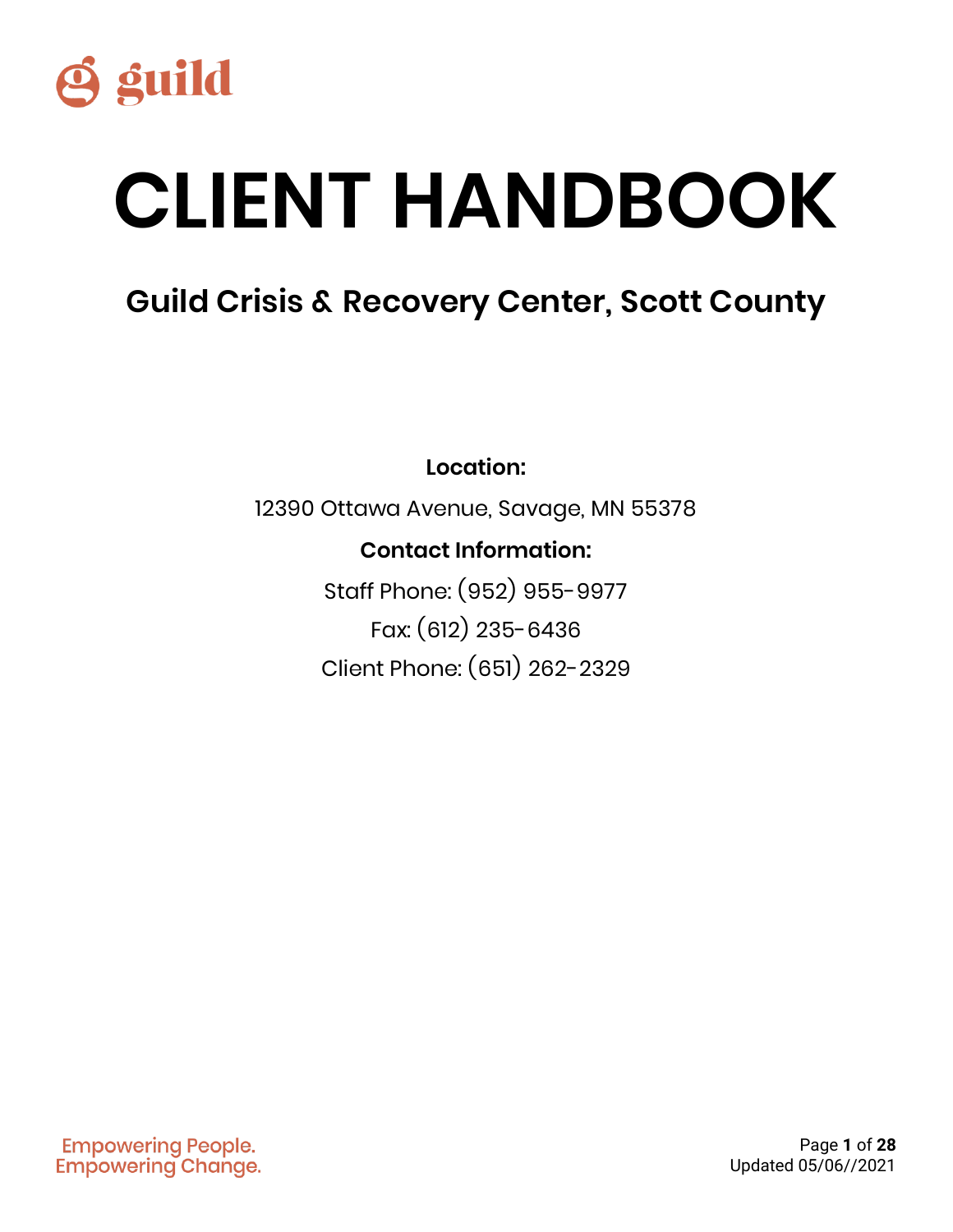

### **Welcome to Guild Crisis and Recovery Center, Scott County!**

We look forward to working with you and hope we can help you along this journey. Everyone here, including individuals served and staff, have responsibilities, needs and expectations. To help you understand what you can expect from us, and what we will expect from you, we have put this together this handbook. If you have questions at any time during your stay, please ask staff.

Guild is an organization that offers integrated mental health, housing, and employment services to individuals living with mental illness and/or experiencing chronic homelessness. Guild provides high-quality mental health care and helps eligible individuals find stable housing and competitive employment right where they live.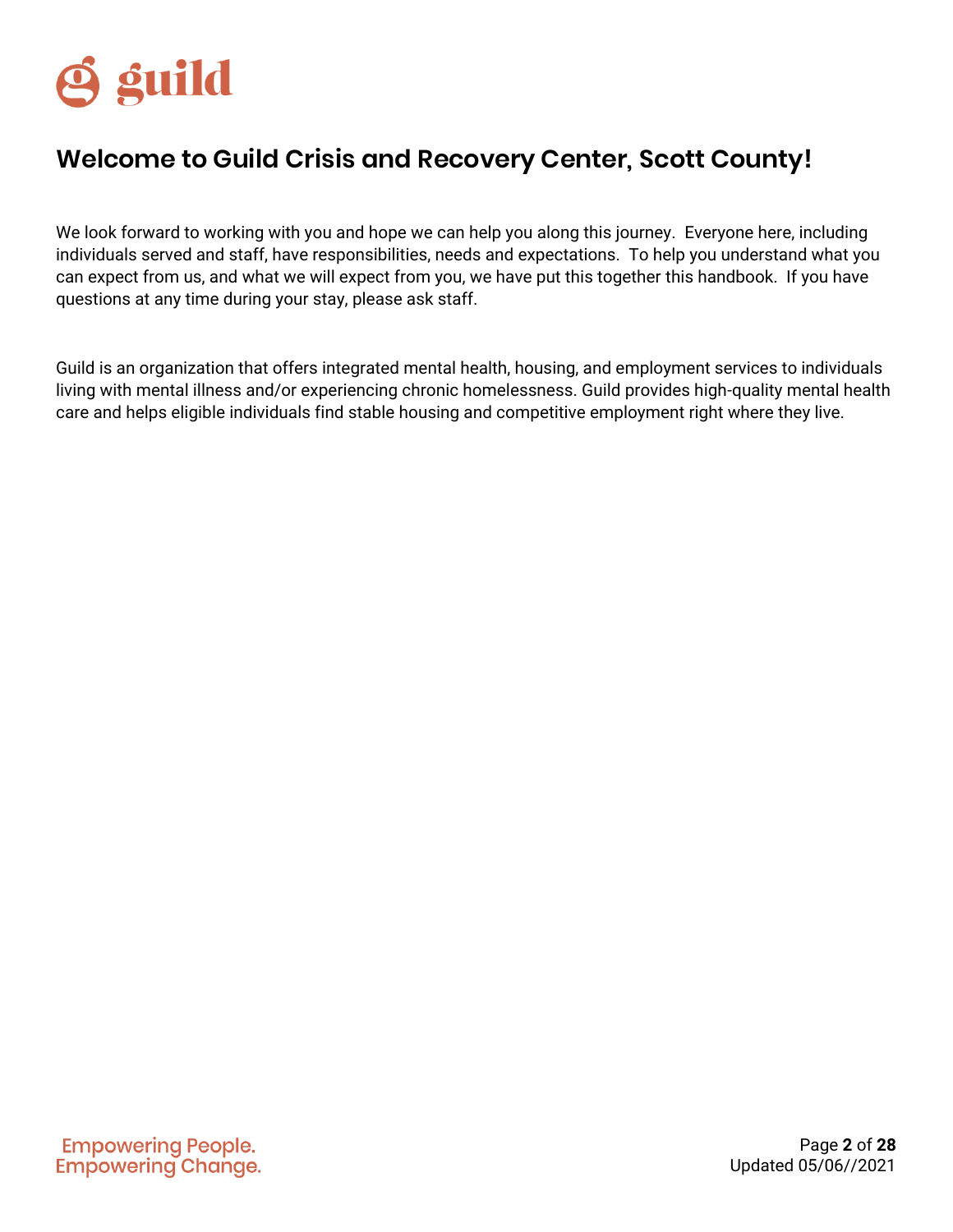

## **Table of Contents**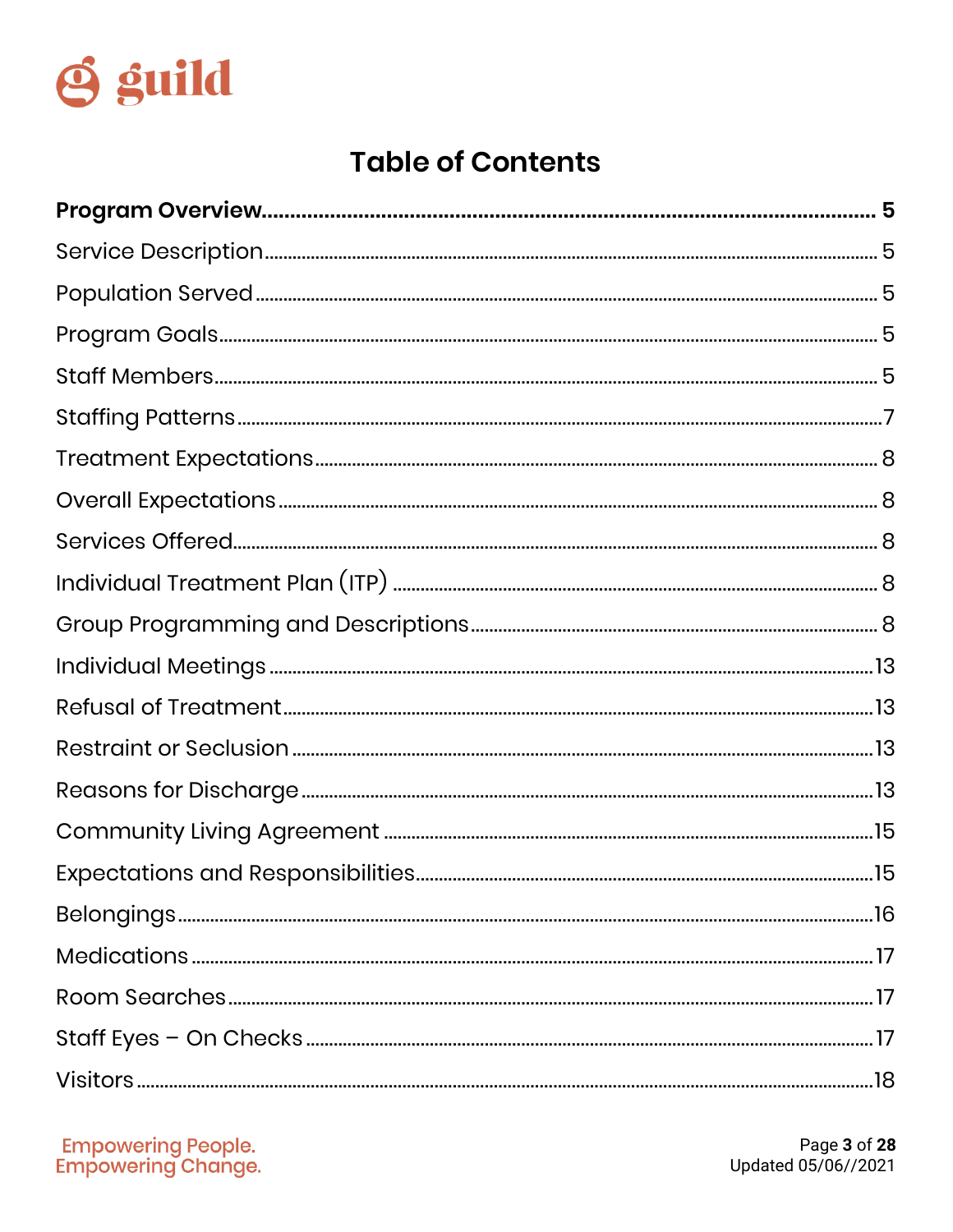

<span id="page-3-0"></span>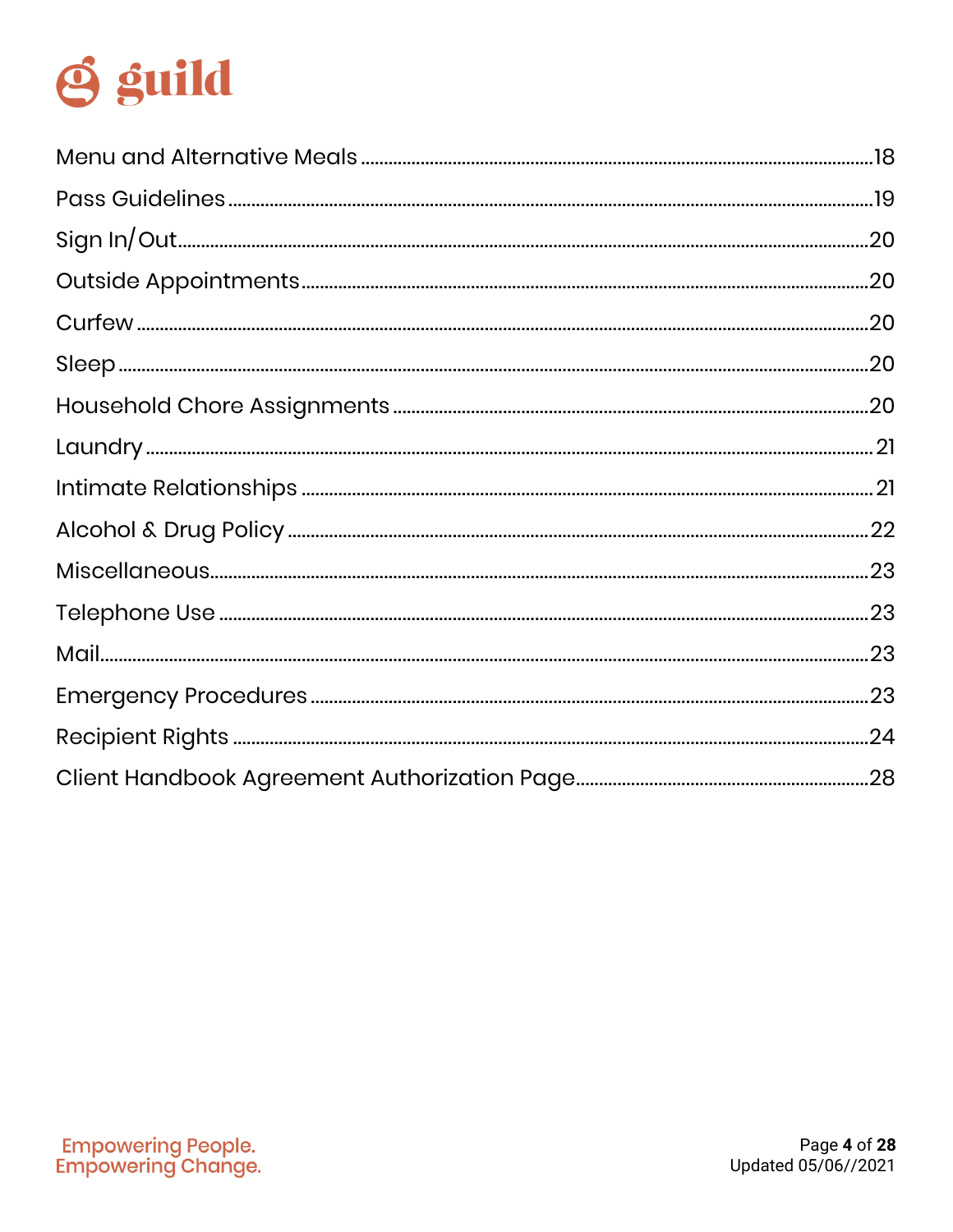

## **Program Overview**

#### <span id="page-4-0"></span>**Service Description**:

Guild Crisis and Recovery Center (GCRC) provides Intensive Residential Treatment Services (IRTS) and shortterm crisis stabilization services in a shared community living environment. We provide a safe and stable environment to individuals who are experiencing a psychiatric or other crisis with the opportunity to develop and practice skills in a community setting  $-$  a setting that is most like what they will typically experience after leaving residential treatment. The length of stay for crisis stabilization is expected to be 10 days or less. The length of stay for IRTS services is 90 days or less based on an individual's needs. If a longer stay is deemed necessary for either service, arrangements are made with the individual, case manager, clinical supervisor, and funder. It operates 24 hours a day, 7 days per week and provides intensive mental health and co-occurring diagnoses treatment for up to 16 individuals.

#### <span id="page-4-1"></span>**Population served:**

The program serves individuals age 18 and older who have a mental health diagnosis as defined by the DSM-5 and have mental health symptoms that significantly impairs an individual's ability to function in the community. Individuals served may have a diagnosis of a co-occurring substance use disorder, as well. The program is unable to serve individuals with severe medical needs or present a high risk for safety.

#### <span id="page-4-2"></span>**Program Goals:**

IRTS is designed to develop and enhance psychiatric stability, self-management of symptoms, self-sufficiency, and skills necessary to live in a less restrictive setting from a person-centered and harm-reduction approach. Additionally, IRTS assists individuals with connecting to resources needed for ongoing mental health stability after discharge from the program.

Crisis is designed to help individuals in psychiatric or other crises stabilize in the community without becoming homeless and, whenever possible, without hospitalization.

#### <span id="page-4-3"></span>**Staff Members:**

IRTS and Crisis staff members possess diverse skills, education, and experience in a variety of fields including social work, counseling, psychology, chemical health, therapeutic recreation, and nursing and are trained to respond to the unique strengths, needs, and wishes of each individual served. Staff members are available 24 hours each day for support, problem solving, and crisis intervention services. Each staff person is required to adhere to the Guild Services Code of Ethics which is posted in the facility.

Our staff includes the following:

• Program Manager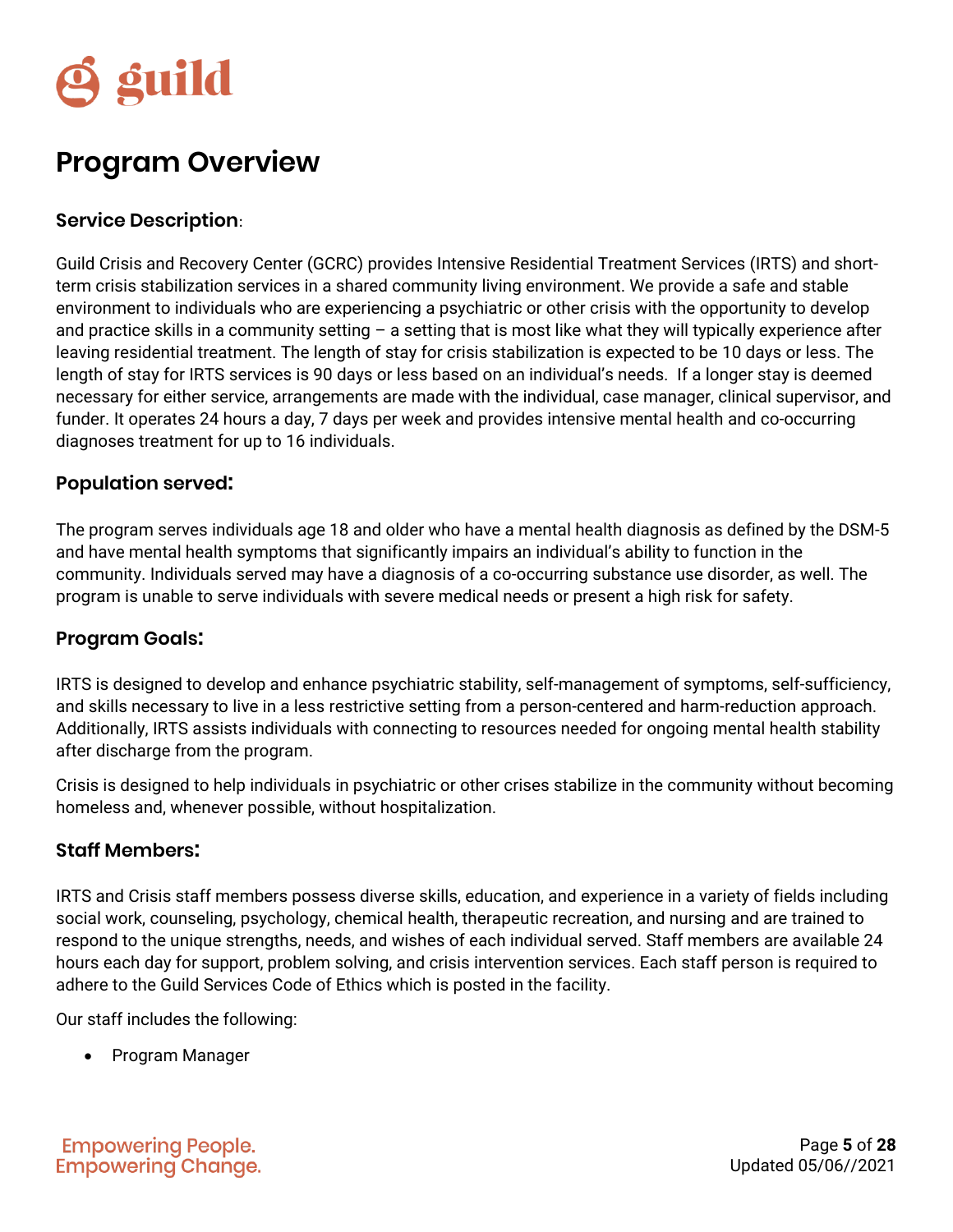

- This person provides overall administrative and clinical guidance to the team with a perspective on program operations. The Program Manager oversees all leadership roles in the program and coordinates and delegates the needs of the program through the leadership team. This individual represents Guild Crisis & Recovery Center to the greater agency of Guild and partners with surrounding agencies and county social services.
- Program Supervisor
	- This person provides leadership and operational oversight, including program development and implementation, supervision, and direction to staff. The Program Supervisor will work directly with individuals served to identify their personal goals, ensure resource needs are coordinated and met and create an environment for individuals to live self-directed and satisfying lives.
- Clinical Supervisor
	- This person oversees clinical services and staff at GCRC. This member of the team provides clinical consultation for staff and clients in both residential programs. This person also coordinates referrals and interviews for treatment.
- Mental Health Counselors
	- This person will begin your orientation to Guild, including providing a description of the program and the completion of the admission paperwork. This person will meet with you to complete various assessments. These assessments will help you and staff identify your treatment goals and strategies to meet your individual recovery needs. This person will talk with you about your goals and will develop your initial Individualized Treatment Plan (ITP). You will be assigned to a primary Mental Health Counselor who will participate in your ITP meetings and will work closest with you to help you identify and achieve your goals. This person will facilitate treatment groups and provide one on one support.
- Mental Health Practitioners
	- These staff are here 24 hours per day and provide direct support services to help you carry out your plans on a day-to-day basis. These supportive services are done through building on your strengths, assisting with managing mental health symptoms, stabilizing crisis situations and assisting with skill building to strengthen your independence. Staff will be available to assist clients with building and reinforcing the skills needed to reach their treatment goals.
- Therapeutic Recreation Specialist
	- The Recreation Therapist facilitates treatment groups and individualized support using purposeful activities and recreational opportunities to explore client's leisure interests, learn healthy coping strategies and meaningful ways to improve health, wellness and quality of life.
- Peer Recovery Specialist
	- This team member has a lived experience with mental health challenges and helps others learn about their strengths and challenges. In addition, this team member creates partnerships with clients with a focus on mutual learning and mutual responsibility. Will also provide information on the pathways to recovery which include Hope, Choice, Empowerment, and Spiritualty.
- Community Resource Specialist
	- This team member meets with you individually to assess for resources that will meet your needs and coach you through connecting to various community resources. The CRS will coordinate with your treatment team members and your external providers for continuance of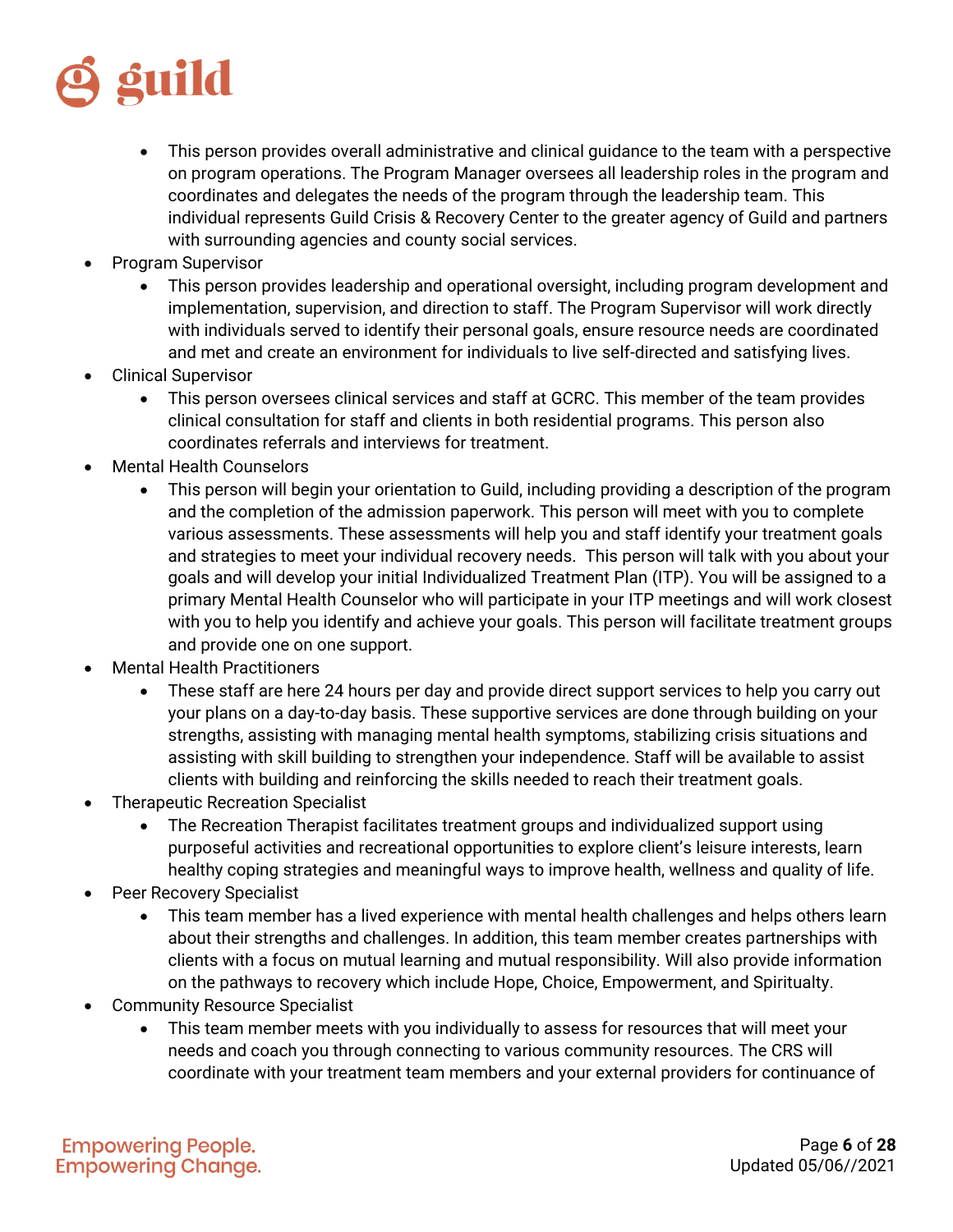

care. This position will also facilitate informational groups structured in the weekly program schedule.

- Household Coordinator
	- Responsible for planning and preparing healthy and well-balanced meals for clients. Will post a monthly menu that includes client input for meal choices. Will also provide clients a schedule of their household chores and oversee the general cleanliness of the building. Responsible for overseeing general maintenance of building.
- Registered Nurse (RN)
	- The RN oversees your medications and doctor appointments. This member of the team will communicate with your external providers (psychiatrist, physician) and pharmacy during your stay. The RN will provide education to you about your medications and physical health and will be available to discuss / address health concerns or questions you may have.
- Nursing Supervisor
	- The nursing supervisor is an experienced RN who provides supervision to the nursing staff at Guild Crisis and IRTS facilities. The nursing supervisor also oversees medication administration as well overview of health programming for clients.
- Program Assistant
	- This Program Assistant is responsible for supporting the program by accurately filing, organizing and tracking documentation and activities in the electronic health record, enabling the team to bill for services and operate efficiently and effectively while enhancing services to clients.

#### <span id="page-6-0"></span>**Staffing Patterns:**

<span id="page-6-1"></span>The program will provide adequate staffing on each shift. The staffing will never exceed a 1:9 staff to client ratio. The program will maintain access to on-call employees who can fill shifts in case of absences by scheduled staff. A mental health professional is on-call 24 hours a day, 7 days per week to provide clinical consultation for staff members. A registered nurse is on-call 24 hours a day, 7 days per week to provide medical consultation for staff members. Shift change happens at 8am, 3pm and 10:30pm daily. Clinical team meetings are held weekly on Tuesdays from 2-4pm.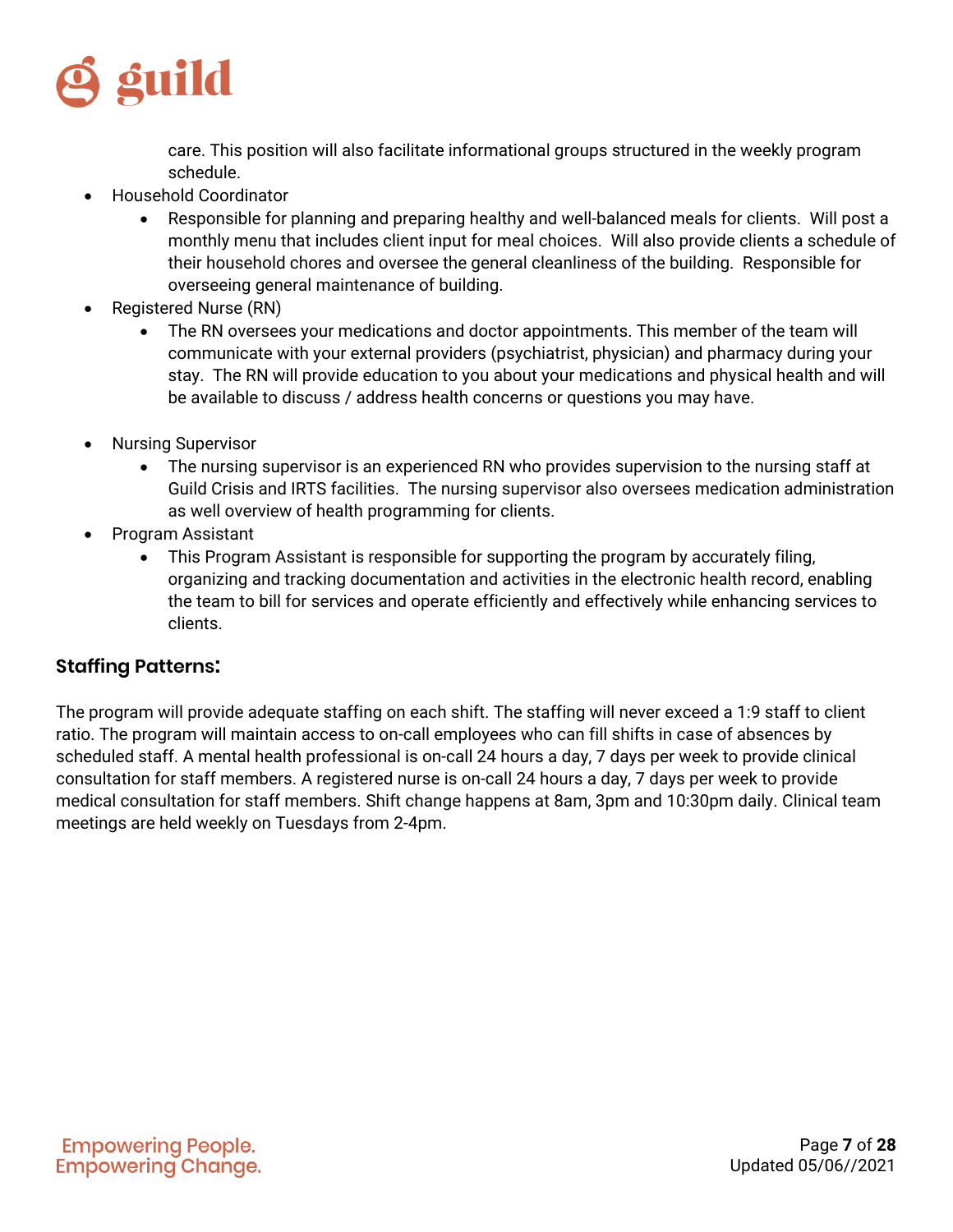

## **Treatment Expectations**

#### <span id="page-7-0"></span>**Overall Expectations:**

Everyone must be willing to participate in this setting and working on individual goals to the extent that they are able. These goals and an anticipated discharge date should be agreed upon in conjunction with GCRC staff and your case manager and / or doctor. You will be expected to participate in groups and other treatment programming.

#### <span id="page-7-1"></span>**Services Offered:**

Clients will be given the opportunity to participate in various services the program offers. If a client requires care that is not provided in the program, the client will be referred to the appropriate services.

#### <span id="page-7-2"></span>**Individual Treatment Plan (ITP):**

Upon admission to the program, individuals will be assigned a primary mental health counselor to identify longterm recovery goals as well as short-term treatment goals and objectives to be obtained within a targeted date. GCRC takes a holistic approach to treatment planning and will include multiple staff members. Interventions to obtain these objectives will be provided in either a group or individual format. Your strengths, needs, and goals will be reviewed during weekly meetings and your ITP will be updated accordingly at 7-10 days, 30 days, 60 days and prior to discharge. They will also include a discussion about how long you will stay at GCRC and what your living arrangements will be after treatment. Your primary mental health counselor will meet with you individually to help you accomplish your established goals. Feedback and recommendations from involved professional supports, such as your psychiatrist, therapist, case manager or primary physician is welcomed and considered during the treatment planning process. Involvement of personal supports, including friends or family members, is strongly encouraged.

#### <span id="page-7-3"></span>**Group Programming and Descriptions:**

The group schedule is provided at admission to the program and is located in multiple places throughout the facility.

Required group programming includes the following evidence-based practices: Illness Management and Recovery, Integrated Dual Disorder Treatment (IDDT), Cognitive Behavioral Therapy (CBT), Dialectical Behavior Therapy (DBT), Seeking Safety and Wellness Recovery Action Plan (WRAP).

Required group programming also includes the following groups and meetings: Goals and Progress, Health and Wellness, Independent Living Skills, Leisure and Recreation, Wellness Education, Community Resource, and Vocational groups and Self-Help and House Meetings.

Programming on the weekend is limited to offer morning goals and evening progress groups, household chores, self-help meetings, community outings, shopping trips with staff and other leisure and recreation planned activities.

Page **8** of **28** Updated 05/06//2021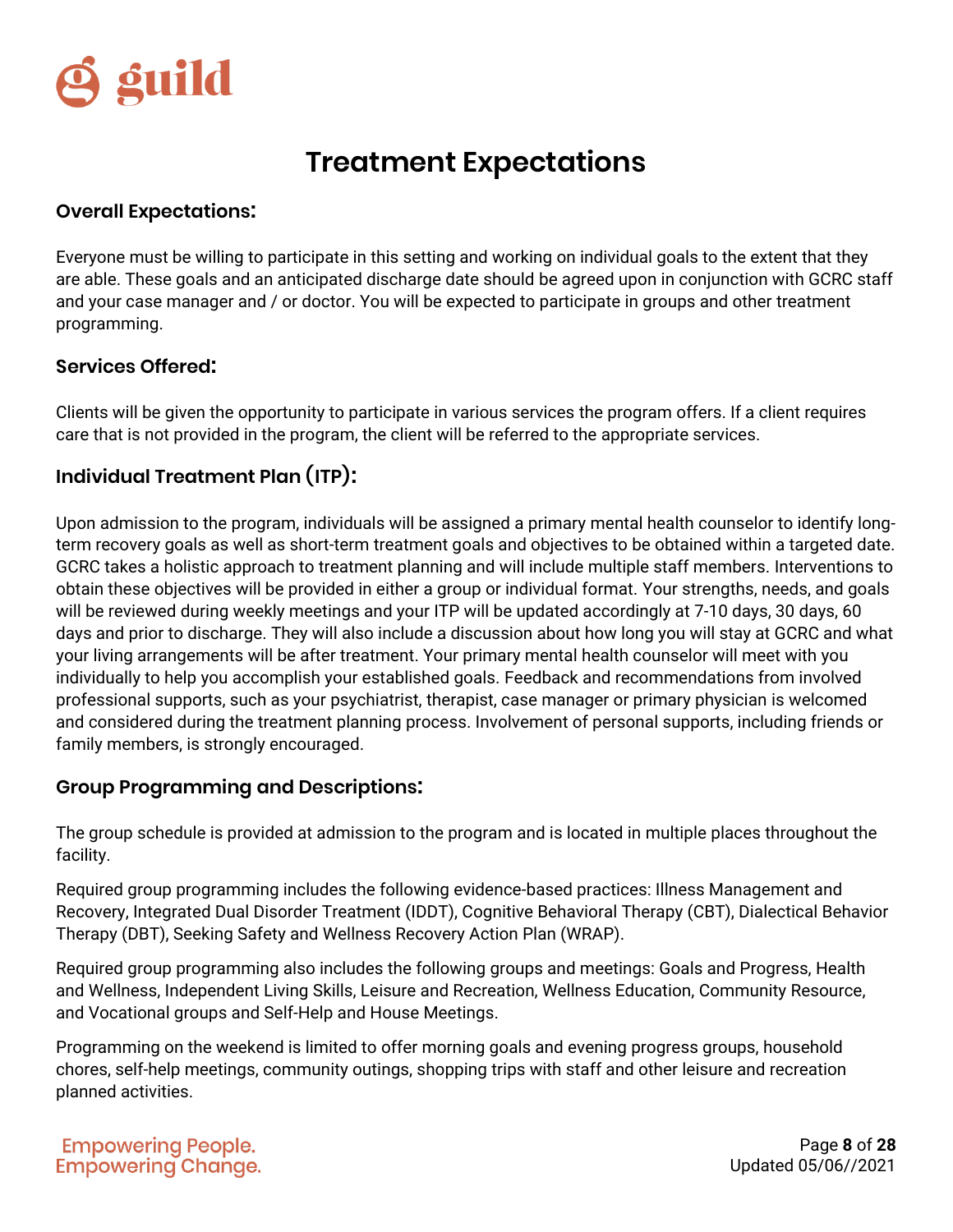

If a client needs to miss a required group, accommodations should be made to receive the missed material.

#### **Evidence Based Practices:**

Treatment interventions adhere to standards designed using Evidence Based Practices, which were developed over several years through research and pilot projects. Curriculums utilized at Guild Crisis and Recovery Center include:

#### **Illness Management and Recovery (IMR):**

The Illness Management and Recovery Program consist of a series of weekly group sessions to help people who have experienced psychiatric symptoms develop personalized strategies for managing their mental illness and moving forward in their lives. The curriculum offers a variety of information, strategies and skills that people can use to further their own recovery. The educational handouts that will be reviewed and discussed during group sessions include the following: Recovery Strategies, Practical Facts about Schizophrenia, Practical Facts about Bipolar Disorder, Practical Facts about Depression, The Stress-Vulnerability Model and Treatment Strategies, Building Social Support, Using Medication Effectively, Drug and Alcohol Use, Reducing Relapses, Coping with Stress, Coping with Problems and Persistent Symptoms and Getting Your Needs Met in the Mental Health System.

Educational handouts will include, but are not limited to, the following: Effective Treatments, Characteristic Symptoms, Early Warning Signs of Relapse, Strategies for coping with and decreasing symptoms, Strategies for coping with and decreasing stress, Development of social skills and a support system, Importance of medications in correcting chemical imbalances in the brain, Benefits to avoiding alcohol / drug use, Reduce relapses and hospitalizations, Define what recovery means to you and Make progress toward personal goals / dreams and recovery.

#### **Integrated Dual Disorder Treatment (IDDT):**

"Integrated Dual Disorder Treatment" refers to treatment modules used with people who have a mental illness and a co-occurring substance use disorder. Mental and substance use conditions often co-occur. In other words, individuals with substance use conditions often have a mental health condition at the same time, and vice versa. Effective treatment focuses on both disorders at the same time, which is called integrated treatment.

IDDT is associated with lower costs and better outcomes, including: reduced substance use, improved mental health symptoms and functioning, decreased hospitalizations, increased housing stability, fewer arrests and improved quality of life. Integrated treatment can stabilize symptoms of co-occurring disorders and provide the foundation for lasting recovery from substance use and psychiatric disorders.

The IDDT Program consists of group sessions providing education about substance use and psychiatric disorders, their interaction, common problems, causes and the options for treatment. Sessions will include, but are not limited to, the following: Major Depression, Club Drugs, Cocaine, Bipolar Disorder, Dysthymia, Heroin, Inhalants, Alcohol, Schizophrenia, Schizoaffective Disorder, Generalized Anxiety Disorder, Panic Disorder, PTSD, Amphetamines, Marijuana, Nicotine, Methamphetamine, Social Anxiety and OCD.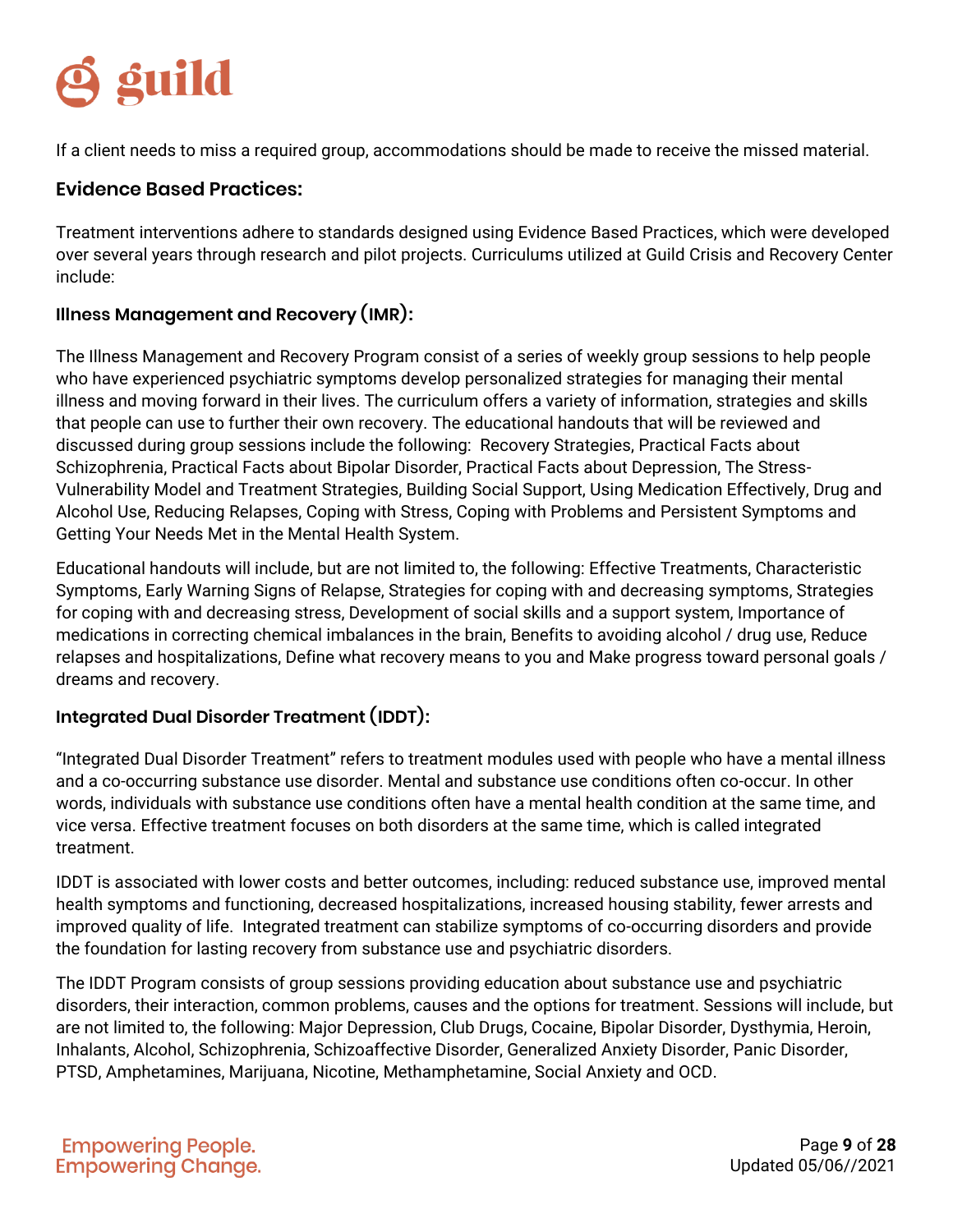

The IDDT program ensures that there are the appropriate number of staff present for treating individuals who are assessed as having co-occurring substance use disorders and that staff are trained to provide those services. Interventions are based on the goals identified in each person's individual treatment plan. If receiving interventions in a group setting it will only occur if it has been determined and documented that the group setting is appropriate to meet the person's needs.

#### **Dialectical Behavior Therapy (DBT):**

First developed for treating borderline personality disorder, Dialectical Behavior Therapy (DBT) has proven effective as treatment for a range of other mental health problems, especially for those characterized by overwhelming emotions. Research shows that DBT can improve your ability to handle distress without losing control and acting destructively. DBT Skills groups are for clients who would like to cope more effectively with intense emotions, addictive behaviors, and/or relationship struggles. DBT Skills are taught to reduce selfdestructive behaviors and learn more adaptive ways to manage painful emotions.

In order to make use of these techniques, clients need to build skills in four key areas: distress tolerance, mindfulness, emotion regulation, and interpersonal effectiveness. Mindfulness is designed to teach a person how to focus their mind and attention. Distress tolerance is centered on accepting the current situation and finding ways to survive and tolerate the moment without engaging in problematic behavior. Emotion regulation skills include learning to identify and label current emotions, identifying obstacles to changing emotions, reducing emotional reactivity, increasing positive emotions, and changing emotions. Finally, interpersonal effectiveness skills teach effective strategies for asking for what one needs, setting boundaries, and coping with interpersonal conflict.

#### **Seeking Safety:**

Seeking Safety was designed for people with a history of trauma and/or addiction. Trauma means a distressing event such as a child abuse, major accident, combat, domestic violence, natural disaster, etc. Addiction means destructive use of alcohol, drugs, gambling, food, shopping, etc. It focuses on coping skills to help clients become safer in their relationships, thinking, and actions. It is present-focused and designed to be safe, optimistic, and engaging. It focuses on client strengths and how to utilize them.

Seeking Safety offers 25 topics, each representing a safe coping skill relevant to trauma and substance use. Topics address cognitive, behavioral, interpersonal, and case management domains. There are five key principles of Seeking Safety: (1) Safety as the overarching goal-- helping clients attain safety in their relationships, thinking, behavior, and emotions; (2) Integrated treatment that addresses trauma and addiction at the same time if clients have both; (3) A focus on ideals to inspire hope; (4) Four content areas: cognitive, behavioral, interpersonal, and case management; and (5) Attention to clinician processes (helping clinicians work on self-care, emotional responses, and other issues). Clients do not have to tell or listen to intense trauma details. Seeking Safety focuses on trauma as it impacts the client in the present. Seeking Safety allows for harm reduction or abstinence approaches, focuses on empowerment and choice and meets clients where they are at within the process of change.

#### **Cognitive Behavioral Therapy (CBT):**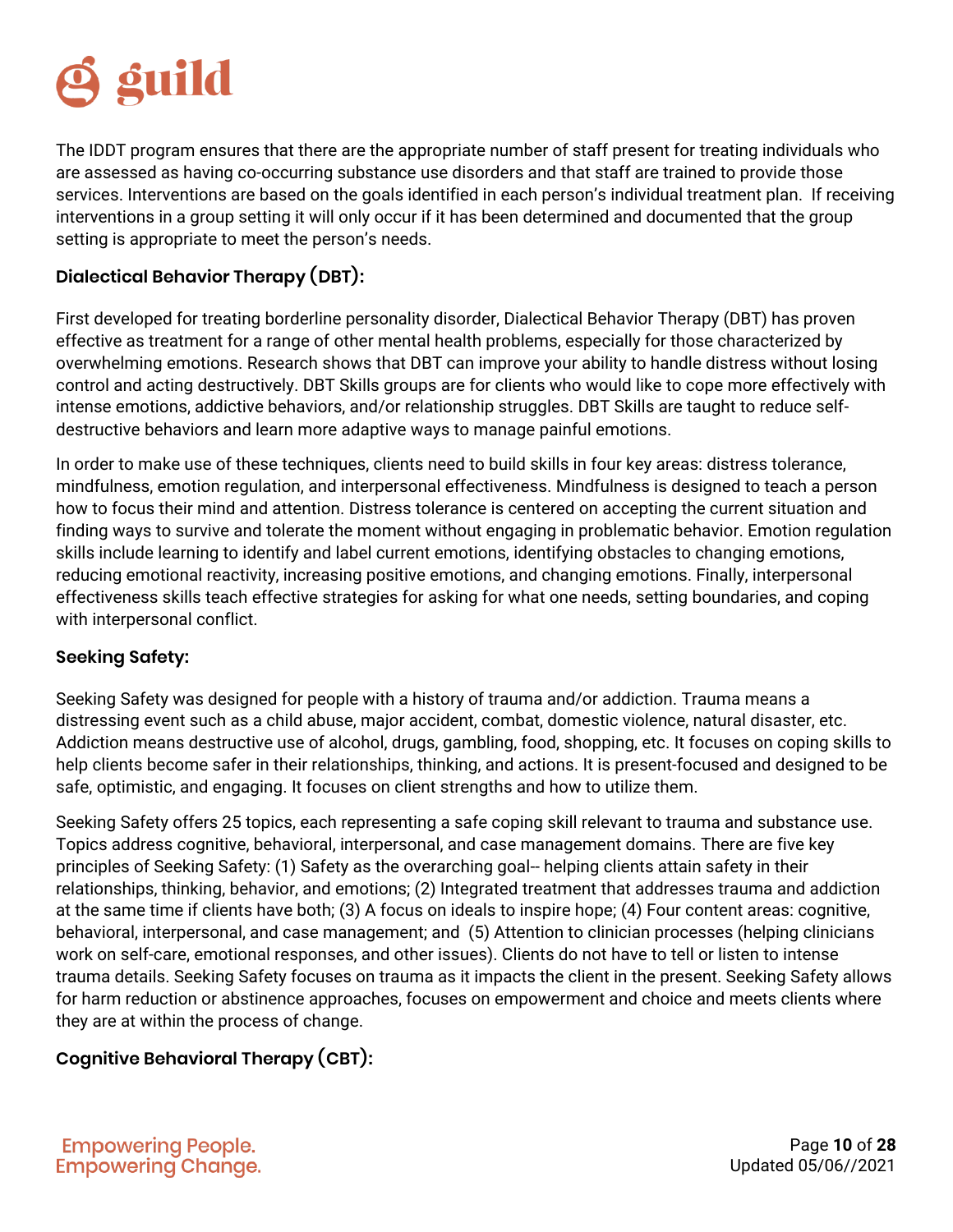

Cognitive behavioral therapy (CBT) is a form of psychological treatment that has been demonstrated to be effective for a range of problems including depression, anxiety disorders, alcohol and drug use problems, marital problems, eating disorders and severe mental illness. Numerous research studies suggest that CBT leads to significant improvement in functioning and quality of life.

CBT is based on several core principles, including: Psychological problems are based, in part, on faulty or unhelpful ways of thinking. Psychological problems are based, in part, on learned patterns of unhelpful behavior. People suffering from psychological problems can learn better ways of coping with them, thereby relieving their symptoms and becoming more effective in their lives.

CBT treatment usually involves efforts to change thinking patterns. These strategies might include: Learning to recognize one's distortions in thinking that are creating problems, and then to reevaluate them in light of reality. Gaining a better understanding of the behavior and motivation of others. Using problem-solving skills to cope with difficult situations. Learning to develop a greater sense of confidence is one's own abilities. CBT treatment also usually involves efforts to change behavioral patterns. These strategies might include: Facing one's fears instead of avoiding them. Using role playing to prepare for potentially problematic interactions with others. Learning to calm one's mind and relax one's body.

CBT places an emphasis on helping individuals learn to be their own therapists. Through exercises in the session as well as "homework" exercises outside of sessions, clients are helped to develop coping skills, whereby they can learn to change their own thinking, problematic emotions and behavior.

CBT emphasizes what is going on in the client's current life, rather than what has led up to their difficulties. A certain amount of information about one's history is needed, but the focus is primarily on moving forward in time to develop more effective ways of coping with life.

#### **Wellness Recovery Action Plan (WRAP):**

As part of our services, you will develop a WRAP with our Peer Support Specialist. This plan identifies resources: wellness tools and a daily maintenance plan, that you can utilize, signs that you may be struggling: triggers and early warning signs, and an overall recovery plan: crisis / relapse prevention plan. This plan is developed in a holistic nature and addresses physical, emotional, and mental well-being. You will be encouraged to share your WRAP with the people who support you.

#### **Guild Crisis and Recovery Center also offer the following groups and meetings.**

#### **Goals Group:**

Monday through Friday at 8:30am clients meet to check in and discuss their goals for the day or week. Clients are encouraged to reference their ITP when setting goals around behavioral and physical health as well as any additional goals set when completing the ITP with a Mental Health Counselor during the admission process.

#### **Progress Group:**

Monday through Friday at 7:30pm clients meet to check in and discuss their progress towards treatment goals discussed during the morning Goals Group. Clients will process what went well and a goal they accomplished

Page **11** of **28** Updated 05/06//2021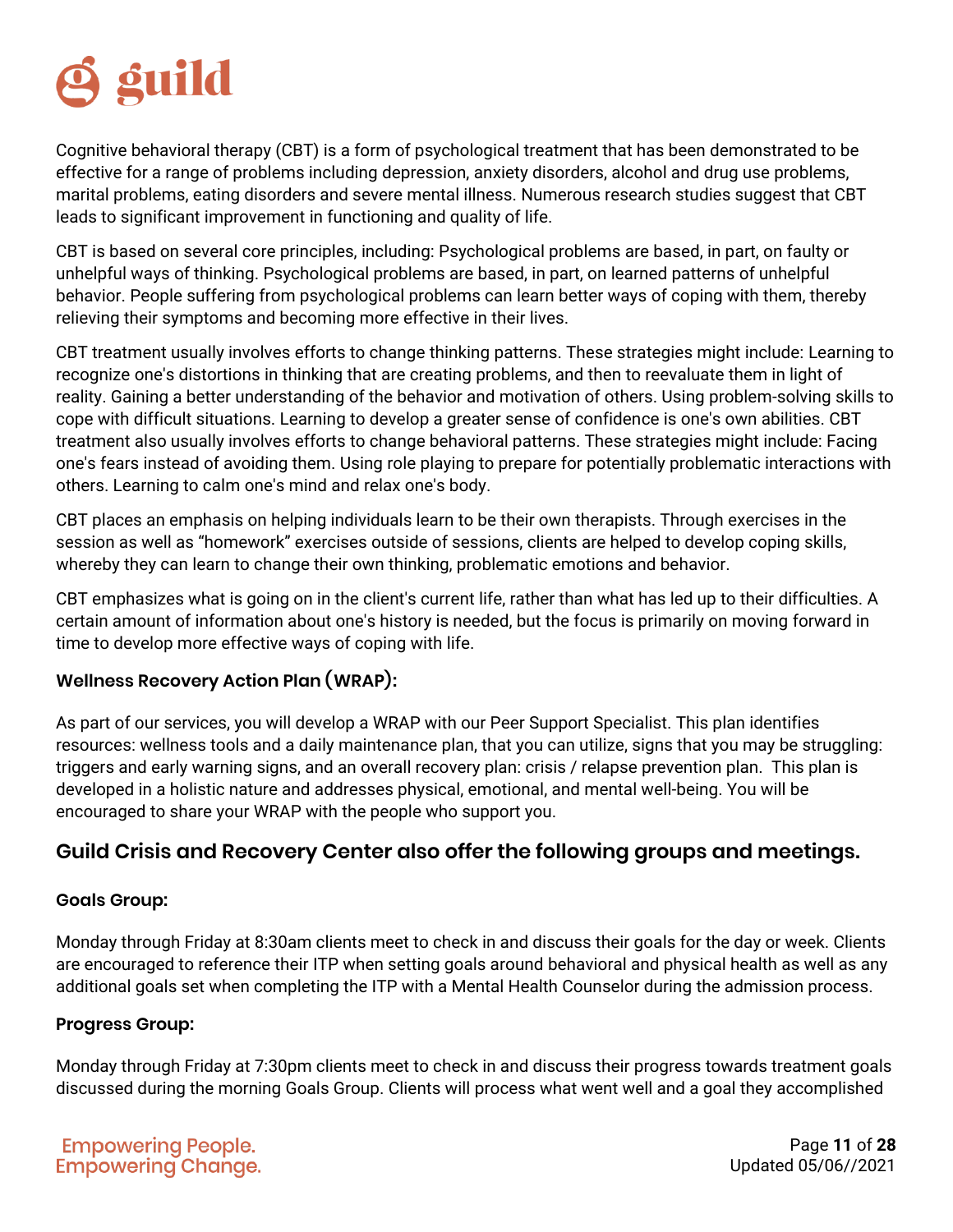## **S** guild

and what barriers they had trying to achieve their goals. Clients are encouraged to focus on strengths, positives and progress and how they plan to overcome the challenges faced.

#### **Health and Wellness:**

Establishing healthy habits are an important part of recovery and quality of life. Clients will be expected to explore strategies that will assist in building physical and emotional wellness through both physical activity and building emotional resilience through mindfulness and self-awareness exercises.

#### **Independent Living Skills:**

The program is designed to assist clients in maximizing their level of independence through building skills related to the following areas: household management, cooking and nutrition, budgeting and shopping, transportation, personal hygiene and getting needs met in the community.

#### **Leisure and Recreation:**

Therapeutic Recreation is a treatment service that focuses on the value of leisure pursuits to improve an individual's level of functioning, self-esteem, independence and quality of life despite difficult circumstances and perceived limitations. Clients will have the opportunity to explore a variety of leisure activities to increase awareness of coping strategies and meaningful activities to pursue after discharge.

#### **Resource Group:**

This group introduces general information about important resources in the community and how to navigate these resources. The curriculum reviews basic needs including housing, financial assistance, waivered services, and several other community supports.

#### **Peer Support Group:**

This group is led by a certified peer support specialist trained by the National Alliance of Mental Illness. It provides a safe space to share your own experiences with mental illness in a non-judgmental space. The group encourages empathy, productive discussion, problem solving, breaking down stigma, and building a sense of community. Hearing others' experiences provide opportunities to learn, connect, and empower by providing support. Peer support group is based on the hope that recovery is possible and is guided by principles such as: aiming for better coping skills, finding strength in sharing experiences, not judging anyone's pain as more or less than your own, forgiving ourselves and rejecting guilt, embracing humor as healthy, accepting we cannot solve all problems, and understanding mental health conditions are nobody's fault and can be traumatic experiences.

#### **Self-Help Meetings:**

Peer lead Alcoholics Anonymous meetings, Narcotics Anonymous meetings, Speaker meetings, SMART Recovery meetings, and Health Realization meetings are offered both in house and in the community.

#### **Community House Meetings and Resident Council:**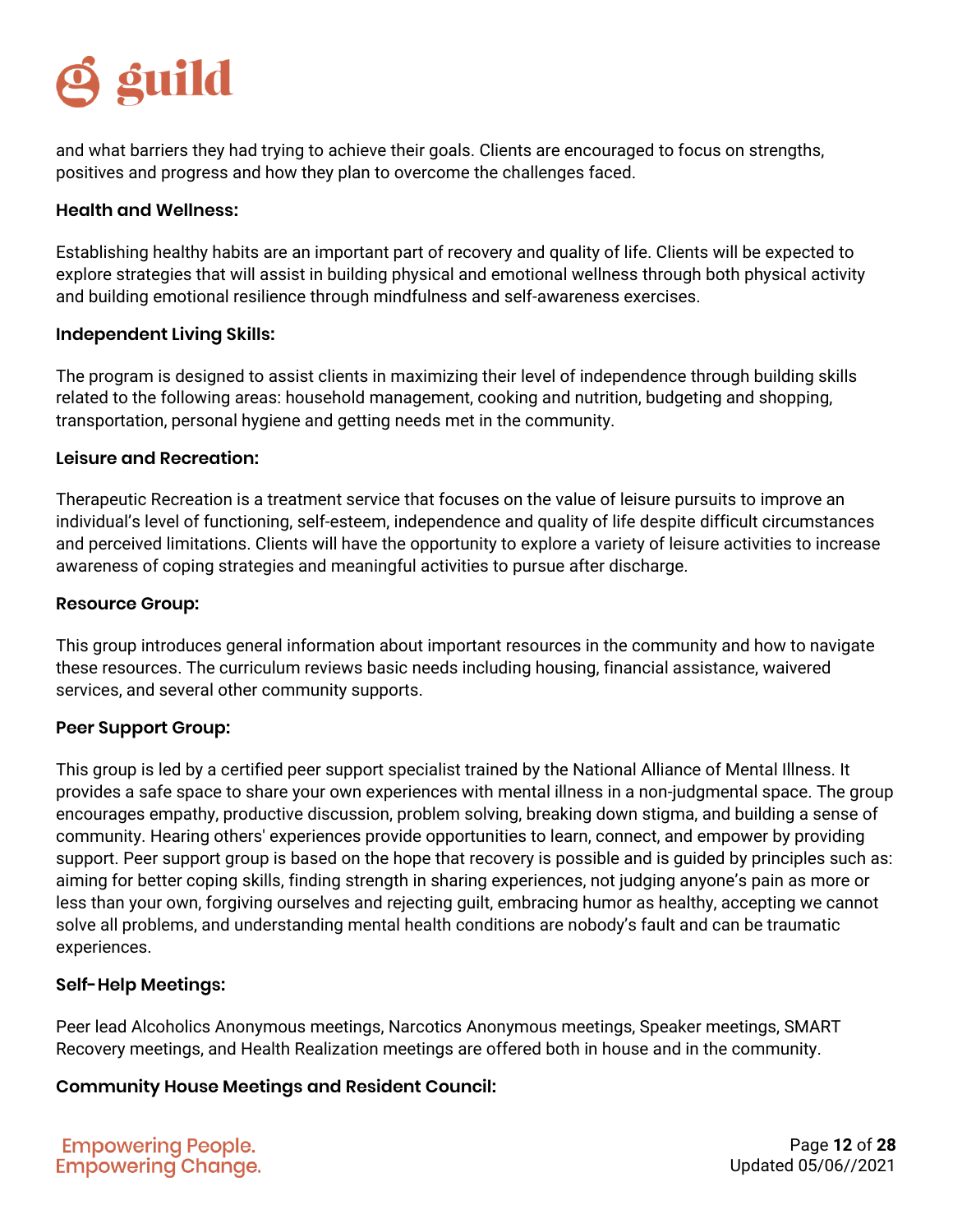## **g** guild

Weekly meetings held with clients and staff which include discussions on house and programming policies, how clients feel supported by staff, how relationships are going within the house, community living and group agreements, signing up for chores and client preference on weekly outing.

#### <span id="page-12-0"></span>**Individual Meetings:**

Clients are expected to meet with staff as needed to check in and discuss treatment goals and needs. This is to be completed in between group programming and during free time. Additionally, clients are expected to meet with the nurse as needed to discuss ongoing health and wellness.

#### <span id="page-12-1"></span>**Refusal of Treatment:**

Although treatment is voluntary, clients are expected to attend and participate in all treatment programming. Clients will be provided with information about the likely impact of accepting or declining recommended treatment, medications, or dietary restrictions based on their individual circumstance. Conversations can include: expected impact on behavioral and medical health symptoms, potential legal consequences related to commitment status, and possible alternative treatment options. A client cannot choose to decline treatment and continue to live at GCRC.

#### <span id="page-12-2"></span>**Restraint or Seclusion:**

GCRC does not implement the use of chemical, mechanical or manual restraints, time out, seclusion or punishment. Any use of restraints in emergency situations involving immediate risk of physical harm to self or others will be initiated by law enforcement.

#### <span id="page-12-3"></span>**Reasons for Discharge:**

Staff will take necessary action in order to maintain a safe and therapeutic environment for all clients. Most often, these actions involve making adjustments to treatment plans, pass privileges, and/or relapse prevention plans. On some occasions, it is possible a client may be discharged from the program for the following reasons:

- Physical, verbal assaults or threats to clients or staff that interfere with the safety of others
- Staff determines client needs a higher or lower level of care due to inability to meet or exceed program requirements
- Possession of weapon or firearm
- Violating privacy or confidentiality of other clients
- Negative attitude towards program, staff or clients
- Lack of progress towards treatment goals or objectives
- Alcohol/Drug Use that interferes with other client's treatment:
	- $\circ$  Sharing, selling, or providing alcohol or drugs to other clients.
	- o Possessing or using alcohol or drugs on property
	- o Using alcohol or drugs with other clients
	- o Potentially triggering others for use by being intoxicated or under the influence in the presence of other clients in common areas

**Empowering People. Empowering Change.** 

Page **13** of **28** Updated 05/06//2021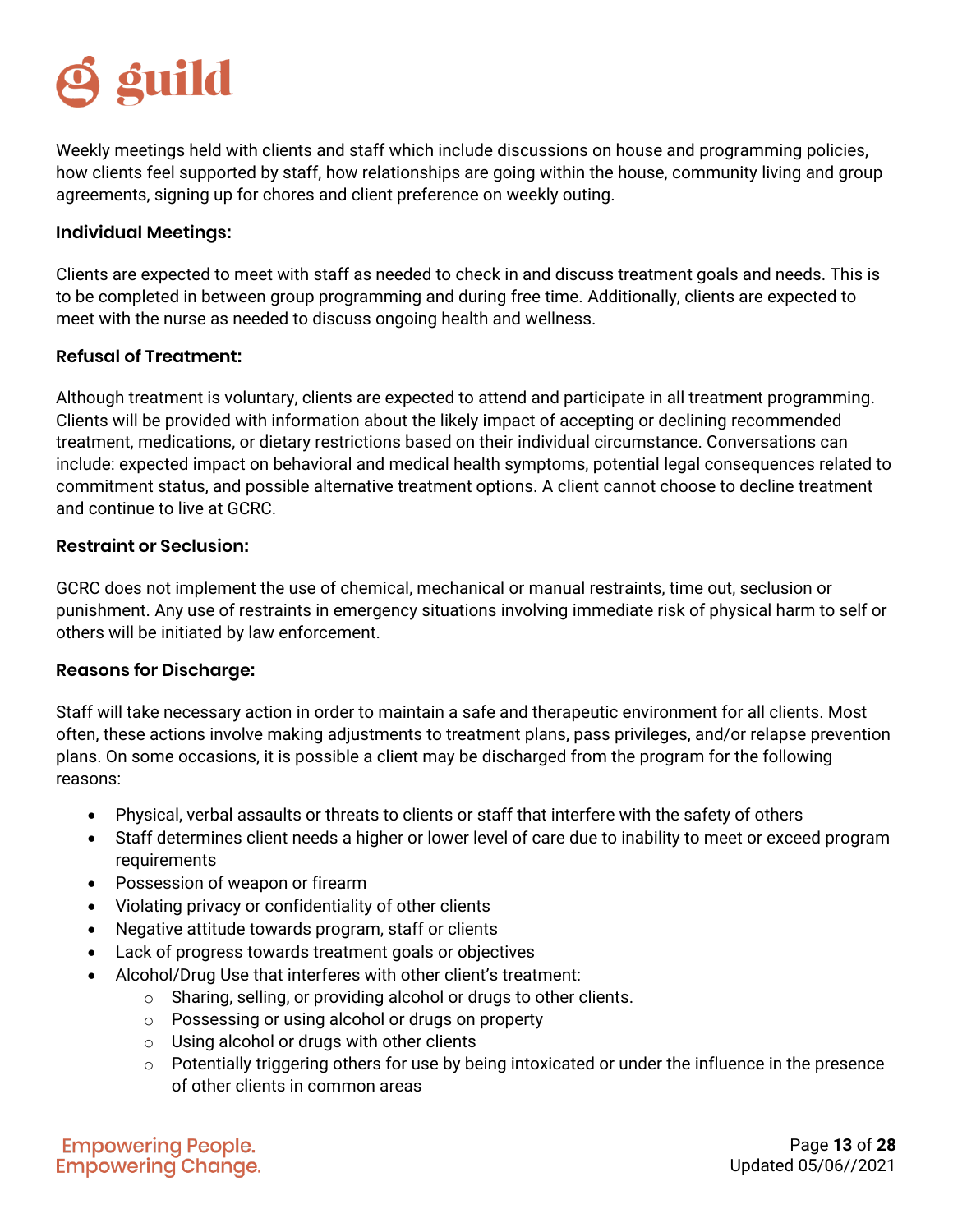

- <span id="page-13-0"></span>o Behaving in a belligerent, aggressive, or unsafe manner when intoxicated or under the influence
- Alcohol/Drug Use that interferes with your own treatment:
	- o Demonstrating unwillingness to work with staff or make efforts to reduce alcohol or drug use or follow drug/alcohol policies.
	- o Use is causing the client to not be able to participate in check in, group programming, meetings with staff, or take medications as prescribed
	- o Not complying with staff direction when intoxicated or under the influence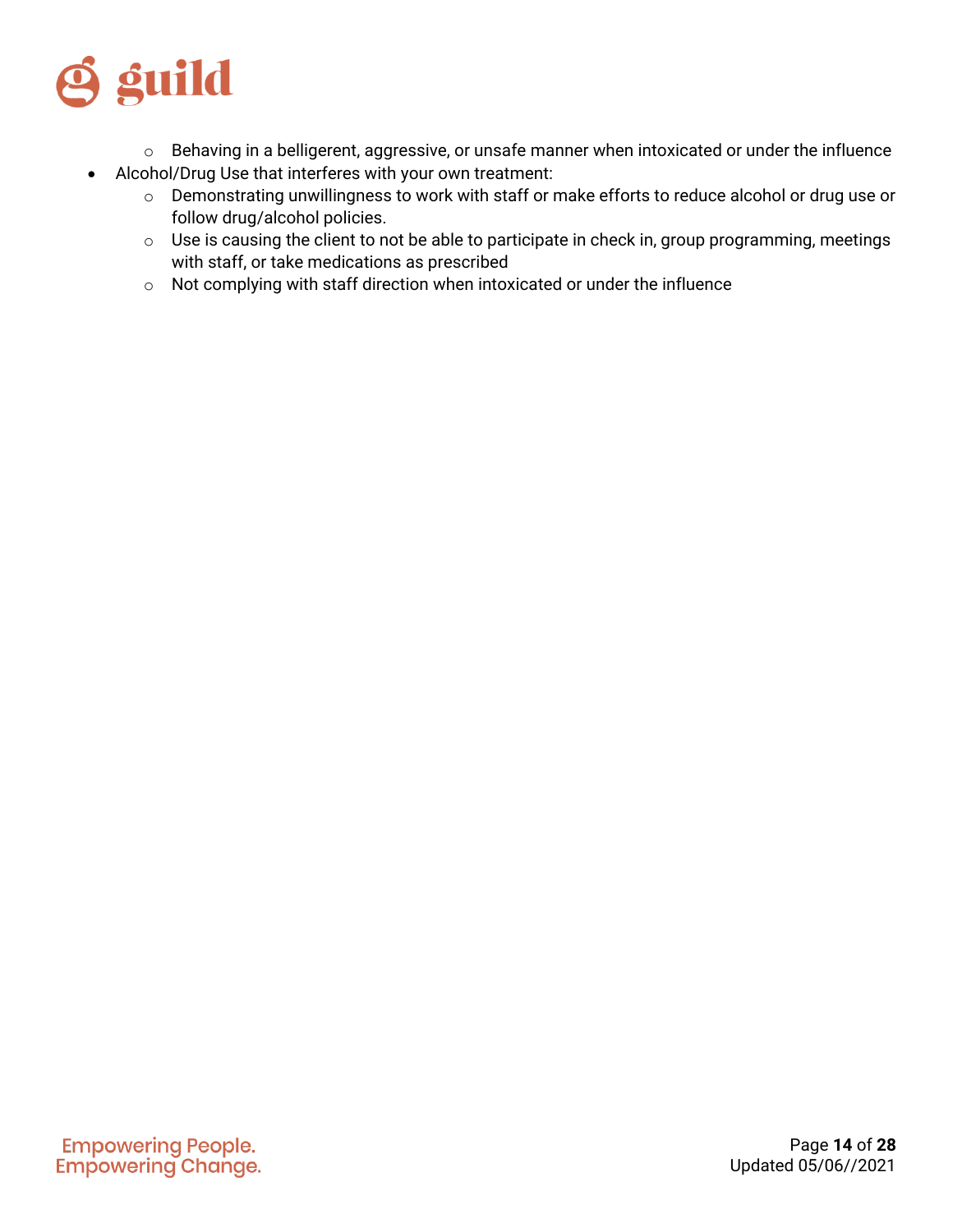

## **Community Living Agreement**

Guild Crisis and Recovery Center provides services to adults in their mental health recovery and/or in gaining skills and independence. To do so, we offer an environment that is healthy and supportive. We require that clients agree to certain expectations for their behavior and community living during their stay.

#### <span id="page-14-0"></span>**Expectations and Responsibilities:**

- Clients will conduct themselves in a manner that is respectful to themselves and others. This includes using respectful language and being respectful of another person's or program's property.
- Alcohol and/or drug possession or use is not permitted at GCRC.
- Possession of sharp instruments and weapons is not allowed. Staff will check your belongings, store unsafe items for you, and return them to you upon discharge.
- Clients are not to become involved with other clients in a sexual or romantic manner.
- Clients will keep rooms clean, compliant with safety standards, and **free from food and drinks other than water.**
- Clients are responsible for cleaning up after themselves in the common areas, which includes: not leaving personal belongings out, cleaning up spills, and throwing away trash.
- Clients are expected to be appropriately dressed at all times and wear shoes for safety and health in common areas.
- Clients are encouraged to shower or bathe regularly, use deodorant, wear clean clothing, brush teeth daily, and do laundry weekly.
- Clients will not borrow, buy, or sell any items from others. Staff is not responsible for any disputes that may result from clients violating this guideline.
- Clients will not enter other clients' rooms for any reason.
- Taking pictures, voice recordings, or other digital recordings as well as video chatting (such as FaceTime) of anyone on or around the premises or of the facility is not allowed to maintain client confidentiality.
- Clients are to be mindful and respectful of others when selecting content and volume of television, phone, and computers. Additionally, the television and computers are for all clients to use and share. Quiet hours are from 10pm-6am.
- Behaviors that cause conflict with others will be addressed on an individual basis.
- Physical or verbal abuse, theft, and possession of weapons will not be tolerated.
- GCRC is a tobacco and vape free building. Clients may smoke or chew outside in the designated area.
- Clients must sleep in their own room, not in common areas.
- It's a priority to keep you in the same room during your stay, however you may be asked to change rooms to accommodate client needs.
- Clients are expected to attend scheduled programming, therapy, and doctor appointments to the extent that they are able.
- Clients are expected to share in household chores including cleaning dishes and keeping bedrooms, bathrooms, and common areas clean and tidy.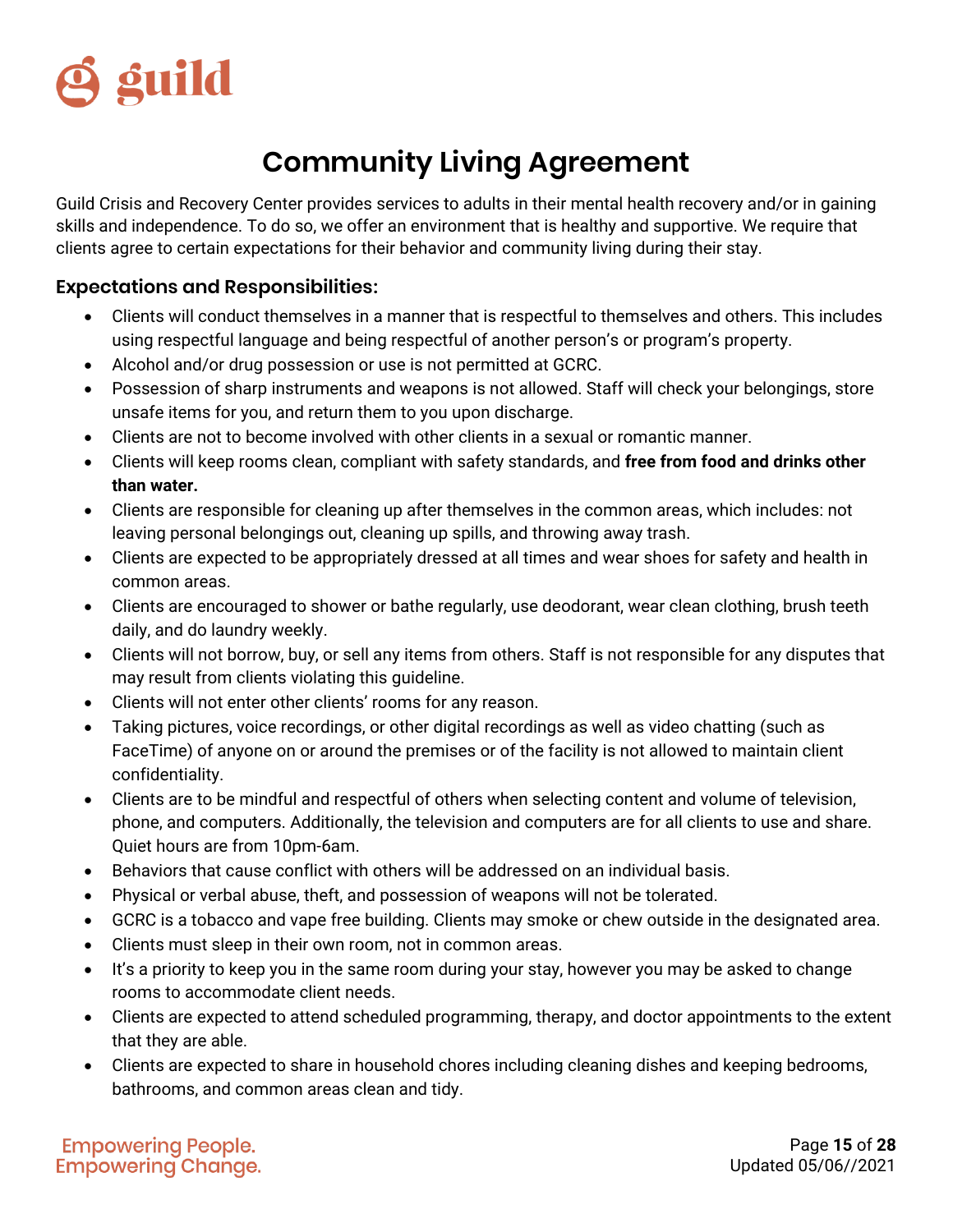

#### <span id="page-15-0"></span>**Belongings:**

The safety of clients and staff is a top priority. All incoming belongings are searched to secure necessary items that require storage in a locked area. Clients are encouraged to be mindful of the number of items brought into the program.

#### *Security of belongings:*

GCRC makes every effort to ensure the security of clients' belongings and is not responsible for lost, stolen, or damaged items. Belongings that require secure storage by staff are kept in lockers in the staff area, which can be accessed by clients with staff assistance. Upon discharge from GCRC, these items will be returned to you. If staff determine that it is not appropriate to return these items to you directly on day of discharge due to safety concerns, your case manager or other designated responsible adult may collect your items for you. Some examples of belongings requiring staff storage include: pocketknives, pepper spray, candles, cologne or other scented items, nail clippers, razors or other sharps, etc.

Clients will have access to personal lockers in the kitchen area to store food and drink items not allowed in client's room. Clients must label personal food and drink items with name and date and put in fridge or lockers.

#### *Prohibited items:*

These items are not allowed on GCRC property due to program and individual safety concerns. If found, these items will be confiscated and destroyed. Example of prohibited items include: alcohol, illegal substances, prescription medications not prescribed to the client, paraphernalia, weapons, ammunition, etc. Hair dye is not permitted to be obtained or used in the program due to damage it can cause to our towels, bathrooms, and bedroom spaces.

#### *Specific belongings:*

Electronics: Clients are able to store personal belongings in their rooms and encouraged to keep their rooms locked to ensure safety and security of their belongings. Electronics may be further restricted if the item is determined to distract or interfere with treatment or determined to be a safety concern. Examples include: cell phone, laptop, video game console, etc. **Clients are allowed to use electronics outside of treatment programming and during free time.** 

Bicycles: Clients may keep a bicycle outside at GCRC during the time of their stay. Clients are responsible for upkeep and security of their bicycles and are strongly encouraged to wear helmets.

Vehicles: Use of vehicles is not permitted due to no overnight parking availability.

#### *Belongings left at the program*:

Clients are expected to take all their belongings with them when they discharge from treatment. In the event items are left behind after a client discharges, GCRC will store these items for up to 30 calendar days. If a discharged client plans to retrieve their belongings at a later date, arrangements between the client and the program must be made to coordinate. Items that are unclaimed after 30 calendar days will be disposed of if no communication with the program regarding timely pickup has taken place.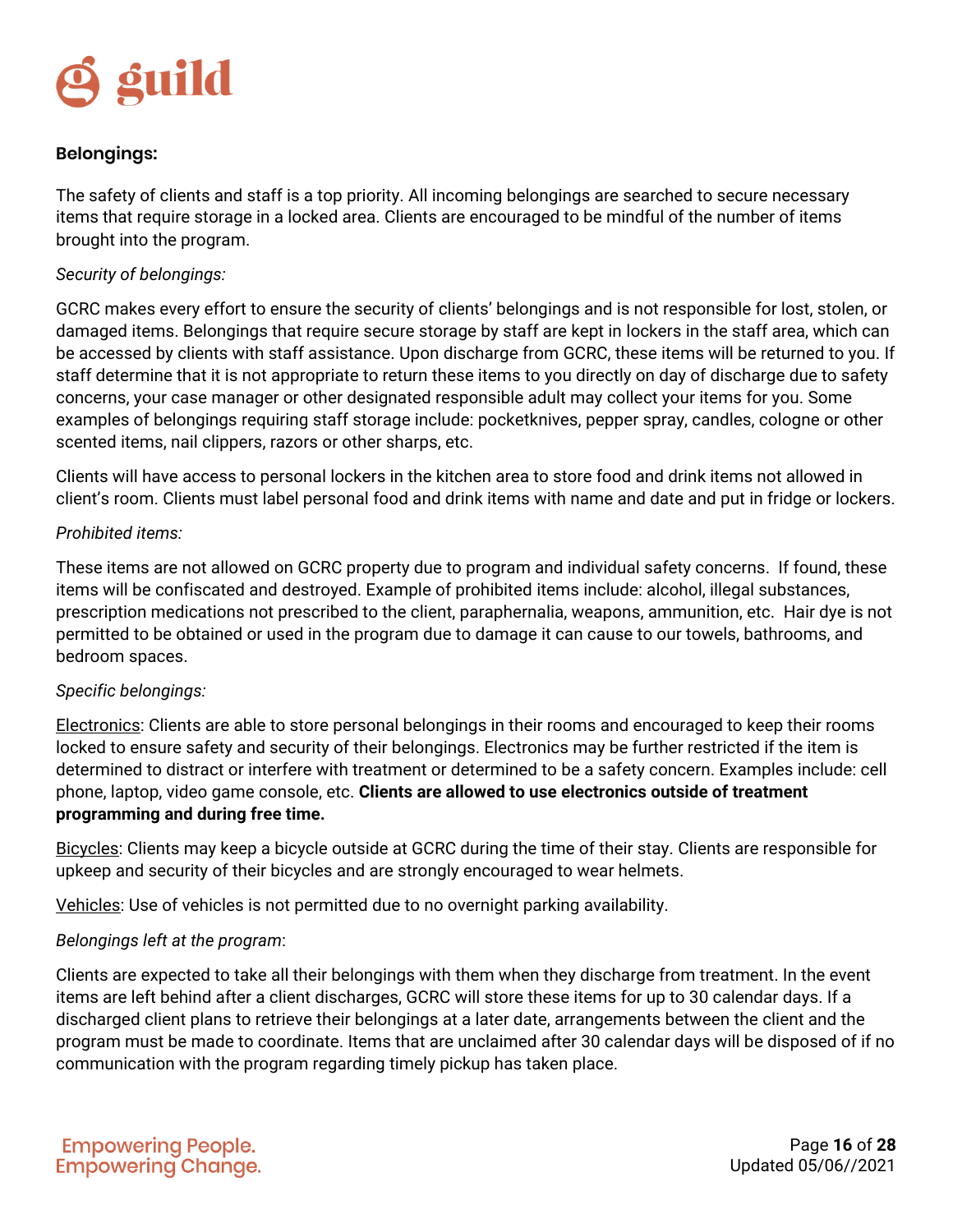

#### <span id="page-16-0"></span>**Medications:**

- Everyone served at GCRC will get assistance learning to manage prescribed medication.
- Staff want everyone to gain independence with medications by discharge and develop a system / routine for remembering them and communicating with your doctor while you are here.
- Your medications will be kept in a locked staff area and all doses will be administered by staff.
- Clients can self-administer injectable medications such as insulin and epi--pens.
- You will be asked to take your medications with water and from a clear plastic cup to help staff ensure medication compliance. We may put other measures in place if we are concerned about adherence. ie: cheeking meds
- Client and nursing staff will work together to manage client medications. Nursing is available to help clients understand the purposes of each medication, coordinate medication administration, and assist or coordinate ordering refills from your pharmacy or doctor, etc. Medication Education is designed to respond to changing needs for assistance with medications. There are nurses available to help you with medication-related issues.
- A physician's order is required at move-in regarding medications, including prescriptions and over the counter medications. A physician's order is required to change or discontinue medications and, also, to take your medications with you when you move out. Staff will return your medications to you upon discharge only if there are current physician orders. Any medications that are not currently ordered by your doctor will be disposed of according to Guild Services Medication Policy.
- Clients will take their medications with them on the day of discharge. Staff reserves the right to hold any medications after discharge if staff suspects it would be unsafe for the client to have them. Under these circumstances, the client's case manager or other support person will be contacted by staff to pick up the client's medications.

#### **Medication Times:**

AM: 7:00am – 9:00am

PM: 7:00pm – 9:00pm

Other medication can be taken as needed throughout the day in between groups and programming.

#### <span id="page-16-1"></span>**Room Searches:**

Staff have the right to search a room at any time or when staff have reason to suspect a client has a restricted or prohibited item that is a health and safety concern in their possession. Staff will provide opportunity for the client to forfeit an item that is not permitted prior to search.

Two staff members will conduct a thorough search of the room, including private belongings. Staff will conduct a room search with respect and courtesy. You have the right to witness a room search. If staff determine that time is prudent, they may search your room without your presence if you are on pass. They will notify you of the room search upon your return and any findings.

#### <span id="page-16-2"></span>**Staff Eyes – On Checks:**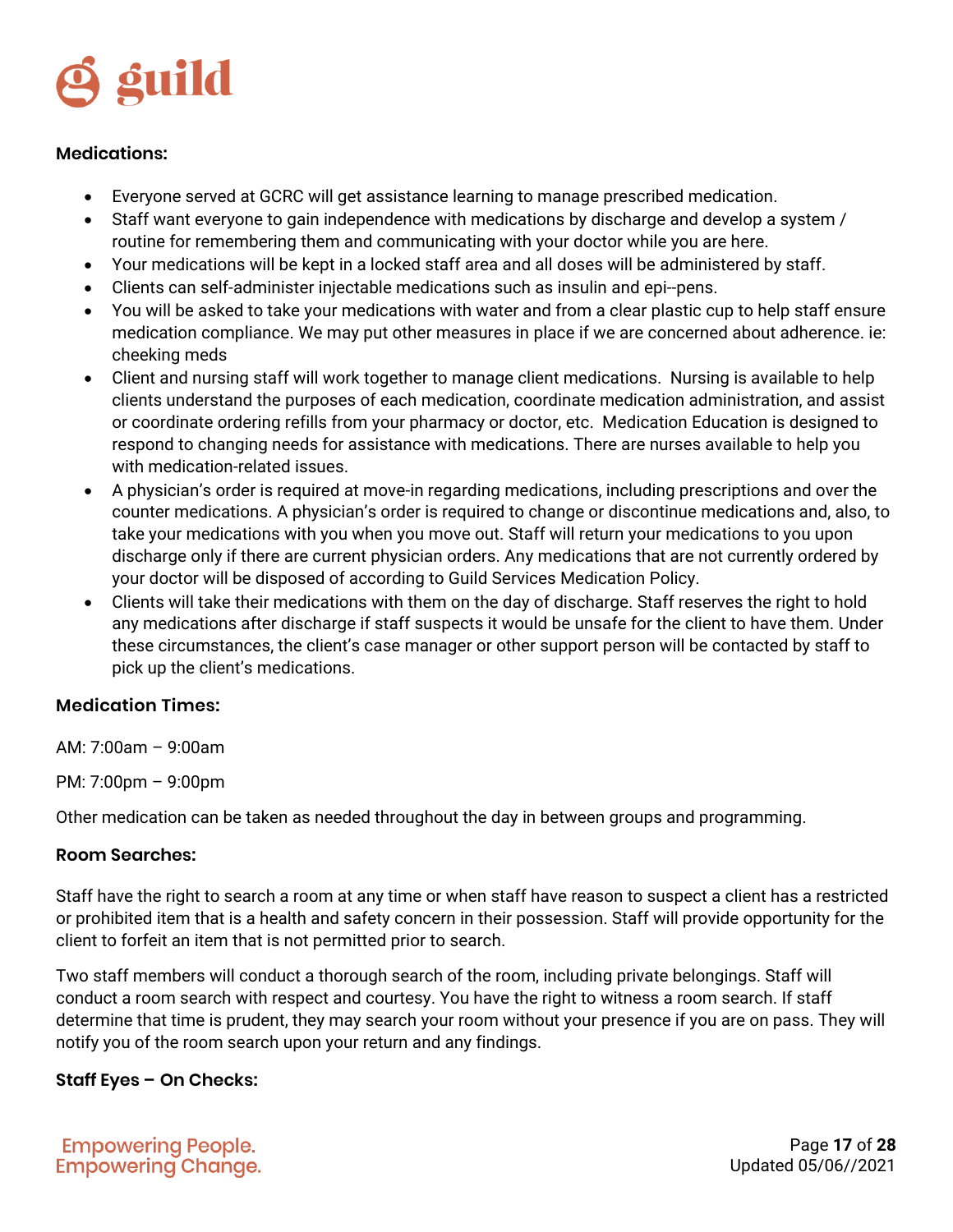

Staff have duty to perform eyes on checks of every client every hour for health and safety. Staff will also check to ensure clients are following the community living agreement such as no food in client's rooms and client's beds are made. Staff will respect privacy by knocking prior to entering, unless it is between 11p-6a in an effort to not to disrupt clients' sleep schedules. Clients can request that staff knock on their door between the hours of 11p-6a.

#### <span id="page-17-0"></span>**Visitors:**

**COVID-19 Visitor Policy:**

#### **Currently, visitors are not allowed in the facility due to COVID-19. Clients are encouraged to take passes to visit with family and friends instead.**

Clients are to notify staff when they are expecting a visitor. Children are welcome to visit if they are always accompanied by a responsible adult, remain in the common areas, and are not disruptive to other clients.

*Visiting Hours:*

Tuesday and Thursday: 2pm – 4pm

Saturday: 3pm – 5pm

Sunday: 3pm – 5pm

*Visiting Space:* Visitors are allowed in the client kitchen, common areas and courtyard. Visitors are not allowed in client's room. Meeting rooms for visiting may be considered upon request, availability, and the discretion of staff.

*Visitor Restrictions***:** Visitors may be requested to end a visit early at staff discretion if they do not follow the visiting policies, conduct themselves inappropriately, or if it is determined there is a potential risk to their or a client's safety. In rare occasions, a visiting ban may be placed on an individual upon client or staff request should there be a concern for ongoing client, visitor, or staff safety, or if a visitor is determined to be interfering with the treatment of a client by the Program Manager or Program Supervisor.

#### <span id="page-17-1"></span>**Menu and Alternative Meals:**

The menu is designed by the Cook/Household Coordinator to offer nutritious and well-balanced meals. The menu will be posted in the dining room area. Allergies and dietary accommodations should be reported to the program during the intake interview and will be accommodated at the program. If a client prefers not to eat what is offered on the menu for a particular meal, a client is to speak to staff about what else may be available, such as leftovers, preparing a sandwich or cereal, or canned food.

#### **Meal Times:**

Breakfast: 7:00am – 8:00am Morning Snack: 9:45am – 10:00am

**Empowering People. Empowering Change.** 

Page **18** of **28** Updated 05/06//2021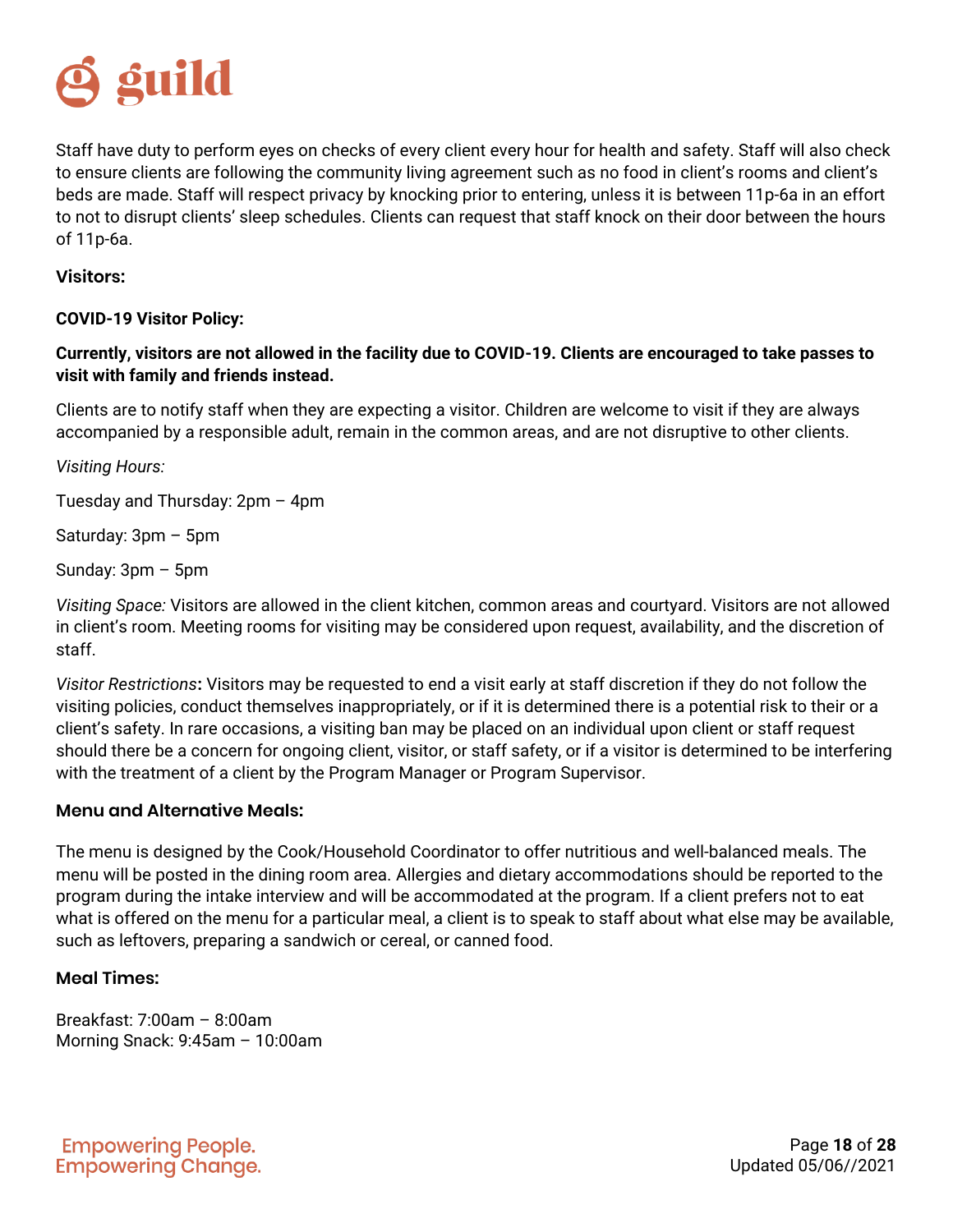

Lunch: 12:00pm – 12:30pm Dinner: 5:00pm – 5:30pm Evening Snack: 8:00pm – 8:30pm

*Cooking Personal Meals*: Clients are not allowed to cook in the commercial kitchen due to state licensing. If developing cooking skills is part of treatment planning, arrangements can be made with staff to use the 1st floor client kitchen. Clean-up is a part of cooking and these arrangements can be discontinued at any time.

*Buying Food:* Cost for food provided is included in monthly Room & Board fee. As such, the Household Coordinator will attempt to accommodate any reasonable preference or request while balancing the dietary needs of the client community. Should an individual choose to buy additional food, any perishable food will be labeled with name and date and kept in the client fridges or lockers. Clients are not allowed other client's food. GCRC will not reimburse or replace any client food eaten or thrown out by others. The client kitchen closes at 9pm.

*Designated Eating Area:* The dining room is the designated eating area. No food should be eaten in the common areas or meeting rooms. Clients can drink beverages anywhere in the facility, but must return the drinkware to the kitchen.

*Caffeine:* Caffeinated coffee is available for clients from 6:00am – 12:00pm. Energy drinks are not allowed.

#### **Pass Guidelines:**

Passes are an opportunity for clients to go into the community, visit friends and family, and enjoy outside leisure activities, weather permitting.

- Passes are not approved for new clients for at least 7 days after admission, which does not include medically necessary appointments and recreational outings with staff members.
- During the second week of a client's stay, clients will be accompanied by a peer or staff member if taking a pass.
- Clients earn approved pass time based on ability to navigate the community safely and level of participation in programming. Client's counselor will review and approve pass time.
- Approved pass time can be structured as a certain number of hours daily available for pass for clients to take outside of programming or passes approved for specific events upon request. Client's pass time may have specific limits or instructions (examples: checking in before/after pass, calling to check in during pass, passes only with approved people)
- Any staff person may revoke a client's approved pass time typical reasons for revoked pass include: staff determines that clients may not be safe on pass, clients are not following treatment expectations (attending group, completing your chore, meeting with staff, etc), or relapse of alcohol or drug use or self-injury. To re-instate approved pass, clients will need to meet with their counselor, who may approve, deny, or amend your approved pass.
- After a client returns from pass, staff will search bags and belongings client brings back to the facility.
- Client may be requested to do a urine drug screen upon return if there is any suspicion of alcohol or drug use while on pass.

**Empowering People. Empowering Change.** 

<span id="page-18-0"></span>Page **19** of **28** Updated 05/06//2021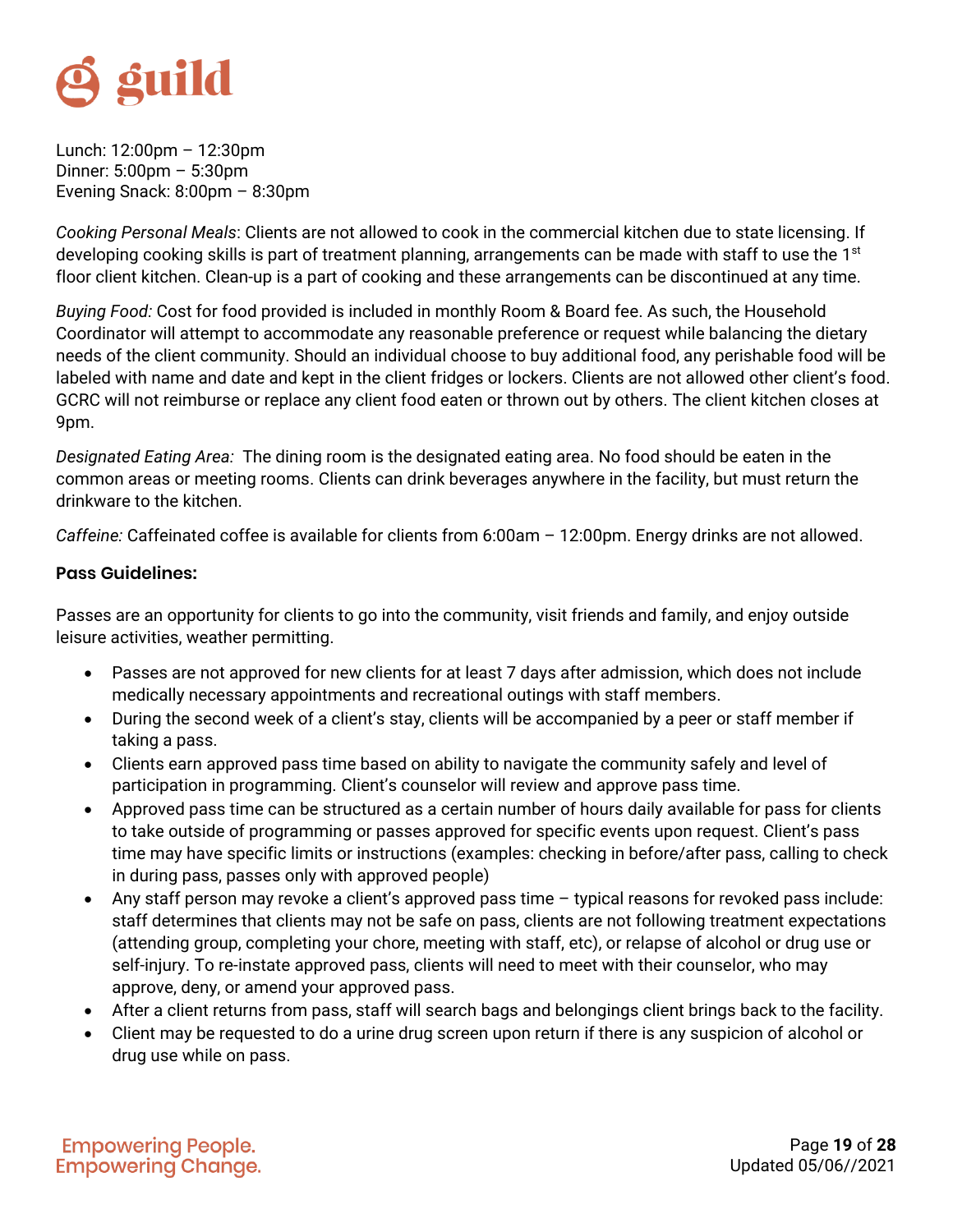

#### <span id="page-19-0"></span>**Sign In/Out:**

Clients are expected to sign out in the logbook whenever leaving GCRC and sign back in when returned. This includes recreational activity outings organized by staff members. Signing in and out is for safety and emergency procedure purposes.

- If a client is unable to return to GCRC within their allotted time, they are to discuss and problem-solve with staff before leaving.
- If a client realizes they are unable to return within their allotted time while out on pass, they are to call the main line to notify staff.
- If a client does not return by the expected time, staff will attempt to contact the client via the phone number on file. If there is no response, staff may contact the emergency contact on file. Pass time may be revoked if a client does not return on time without notifying staff. A missing person report may be filed with law enforcement, per staff discretion.

#### <span id="page-19-1"></span>**Outside Appointments:**

Clients will need to establish their own primary care doctor and psychiatrist in the community through collaboration with nursing staff. Clients can see their doctor at any reasonable time. It is expected that clients communicate doctor, dental, or other outside appointments with the nurse or assigned counselor. Additionally, it is expected clients make reasonable effort to schedule appointments outside of programming hours. Clients can work with the Community Resource Specialist to solve any barriers around attending appointments. Staff need at least three days' notice for scheduled appointments. Signing in and out is required for outside appointments.

#### <span id="page-19-2"></span>**Curfew:**

| Days:             | On the Property:    | In Your Room By: | On the Property Until: |
|-------------------|---------------------|------------------|------------------------|
| Sunday - Thursday | $9:00 \, \text{PM}$ | $10:00$ PM       | 6:00 AM                |
| Friday - Saturday | 10:00 PM            | 11:00 PM         | $6:00$ AM              |

#### <span id="page-19-3"></span>**Sleep:**

<span id="page-19-4"></span>Clients should not be up earlier than 6:00am. If clients are having difficulty sleeping, they are encouraged to meet with awake overnight staff, as they may be able to offer suggestions to help with sleep hygiene.

#### **Household Chore Assignments:**

Clients are expected to engage in Household Chores to promote a clean and organized living environment for themselves and other clients. During the weekly House Meeting, each client is assigned a daily household chore they are expected to keep tidy throughout the week. Clients will never be requested or expected to perform any work or labor outside of housekeeping they would be expected to perform independently in their own residence. Clients often can take the opportunity to use household chores to learn and demonstrate independent living skills to advocate for their discharge to more independent living with their treatment team.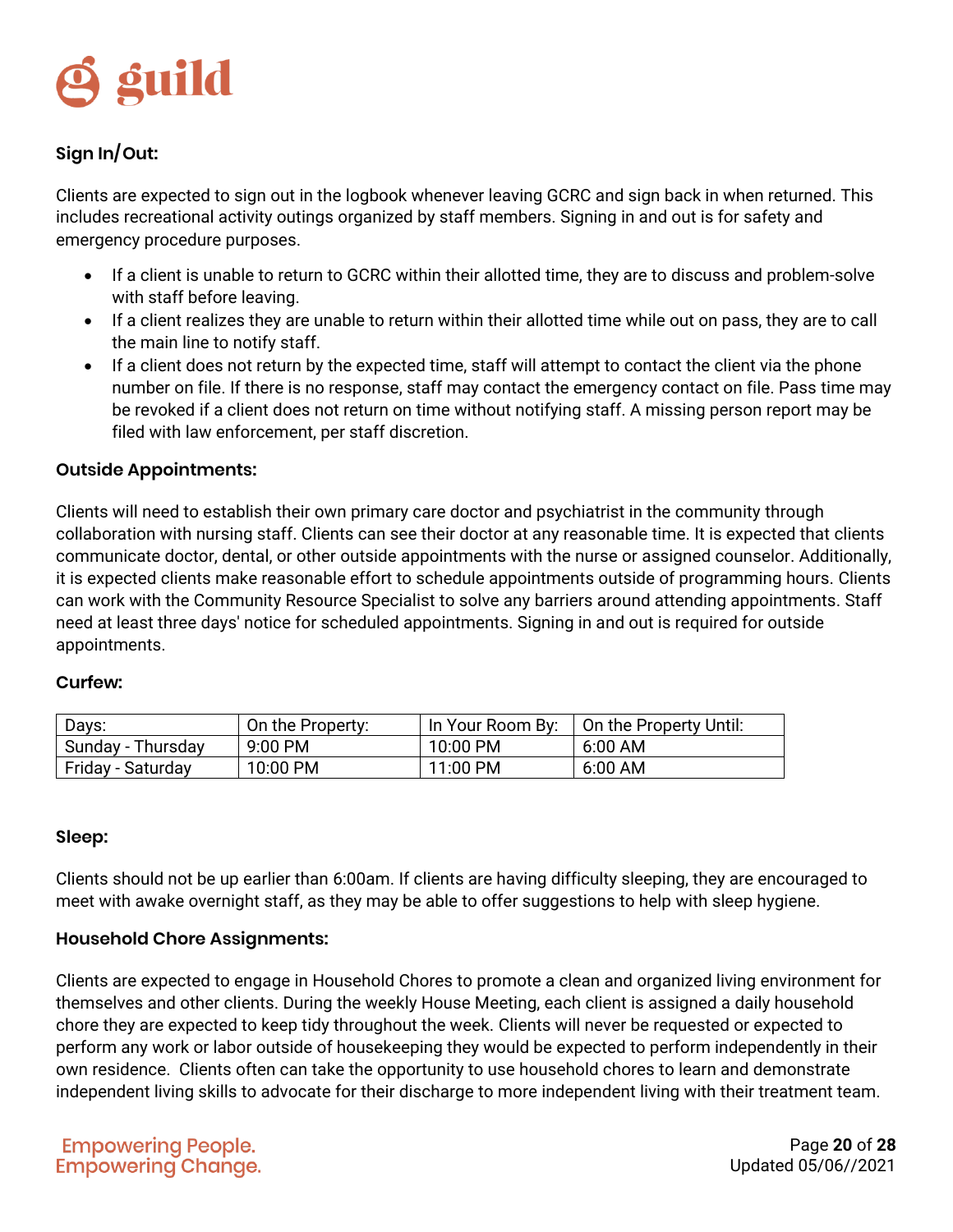

Chore completion may affect client's ability to go on pass. Clients are expected to complete their chore prior to utilizing pass time or complete their chore when returned from pass.

Staff will teach and model the following chores: disinfecting surfaces, sweeping, vacuuming, cleaning dishes, emptying and taking out the garbage and cleaning the common areas and courtyard.

Clients will clean their bedrooms and bathrooms and change their bed sheets weekly to ensure a clean-living space.

#### <span id="page-20-0"></span>**Laundry:**

There are three washers and three dryers for client use on the second floor. Laundry may be done outside of treatment programming and during free time throughout the week. Detergent and dryer sheets are provided. Clients are encouraged to meet with staff before using the washer and dryer for the first time to orientate.

#### <span id="page-20-1"></span>**Intimate Relationships:**

GCRC recognizes client's right to sexual expression and sexual activity is a natural part of life, however, living in short-term intensive residential treatment is not a typical living environment. Romantic, sexual, or exclusive relationships while in treatment may be a distraction from recovery efforts or disruptive to other clients. All clients are considered Vulnerable Adults by law during their time at GCRC, it is not uncommon for clients who are vulnerable in sexuality, and mandated reporting obligations apply to instances of suspected exploitation. It is the expectation that clients do **not** engage in physically or emotionally intimate relationships with other clients or engage in sexual relations with anyone on GCRC property. GCRC is responsible for the safety and protection for all clients and as such will take necessary action to maintain a safe and therapeutic environment for all clients.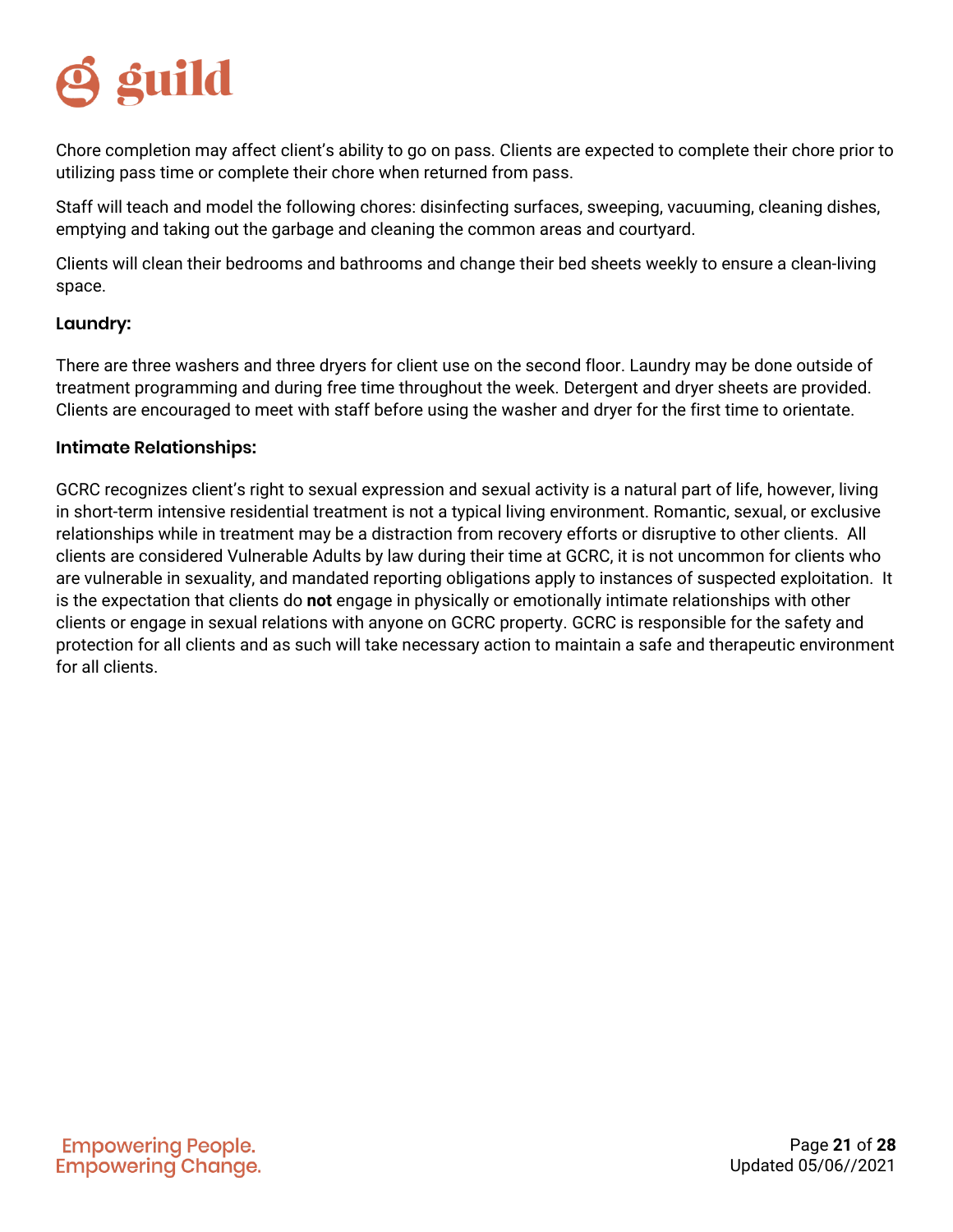

## **Alcohol & Drug Policy**

#### <span id="page-21-0"></span>**Tobacco:**

GCRC is a tobacco free building. Smoking and chewing is not permitted in the facility, in front or behind the building. The labeled section of the fenced-in courtyard is the only designated area for smoking and chewing during designated smoking times. Loose tobacco is allowed, cigarettes are to be rolled in the designated area and clients need to clean and disinfect the areas before and after. Cigarettes are to be disposed of in the available ashcans. Smokers are responsible for emptying ashtrays and keeping the courtyard and lawn free of cigarette waste. Due to potential fire hazard, paper or garbage are not to be put in the ashcans. **Clients are not allowed to share or barter tobacco products due to health and safety risks.**

#### **Designated Smoking Times:**

7:00am – 7:30am, 12:30pm – 1:00pm, 5:30pm – 6:00pm, 8:30pm – 9:00pm

#### **Vaping and Electronic Cigarettes:**

Vaping and electronic cigarettes are not allowed.

#### **Smoking Cessation:**

GCRC can connect clients with resources to help with smoking cessation, including nicotine replacements and smoking cessation curriculum.

#### **Cannabidiol (CBD) Products:**

CBD products are allowed with a doctor's orders or prescription. Hemp (CBD) cigarettes are not allowed.

#### **Medical Tetrahydrocannabinol (THC) / Marijuana:**

Medical THC is not allowed except for extenuating circumstances and dependent on further review prior to admission. A doctor's orders or prescription will be required for consideration.

#### **Urinalysis (UA) / Breathalyzer:**

Staff reserves the right to request a UA/Breathalyzer from clients at random, at request of a provider or probation officer, or if use is suspected. Clients are expected to comply with UA/Breathalyzer requests, although clients have a right to refuse. A refusal is assumed to be positive and may result in adjustments to your approved pass time or treatment plan.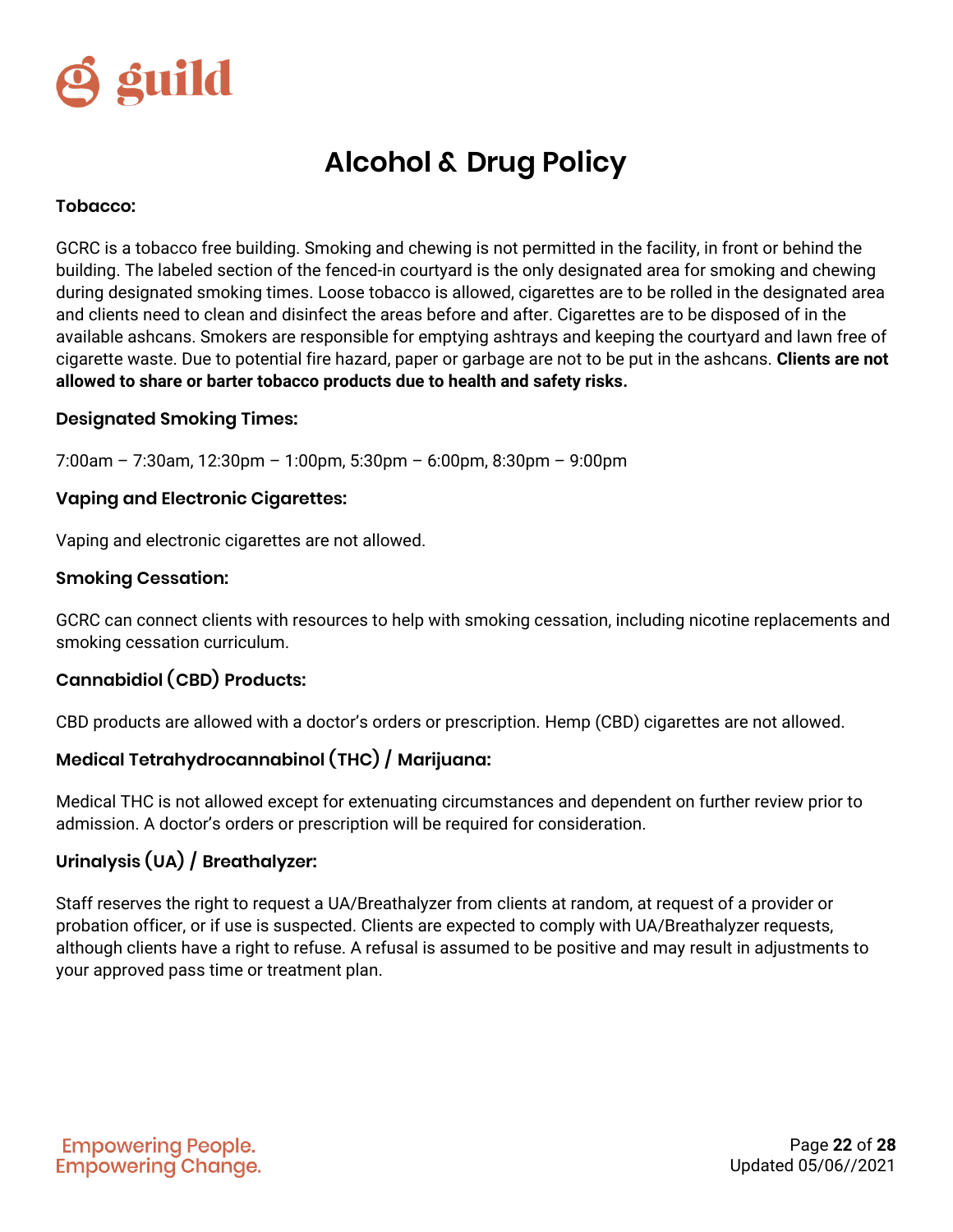

## **Miscellaneous**

#### <span id="page-22-1"></span><span id="page-22-0"></span>**Telephone Use:**

Landline telephones are available for client use for both incoming and outgoing local and long-distance calls in the common area on the 1<sup>st</sup> floor. The client phone number to share with friends and family can be found in contact information on front of this packet.

#### <span id="page-22-2"></span>**Mail:**

Clients will be provided with their mail from the Program Assistant. The outgoing mail bin is located in the Program Assistant's office. GCRC will provide stamps when necessary.

#### <span id="page-22-3"></span>**Emergency Procedures:**

Clients will be expected to participate in fire drills monthly, and tornado drills once in the spring. If the event of a fire, exit the nearest exit, and walk east to Razors Edge Salon, on the northeast corner of 124<sup>th</sup> Street and Ottawa Ave. Staff will conduct a count of the clients and use the sign out book to see who is on pass. Staff will provide information of who signed out to fire department, if necessary. In the event of a tornado, follow staff directions and walk towards the west  $1<sup>st</sup>$  floor hallway near client bedrooms 1-8.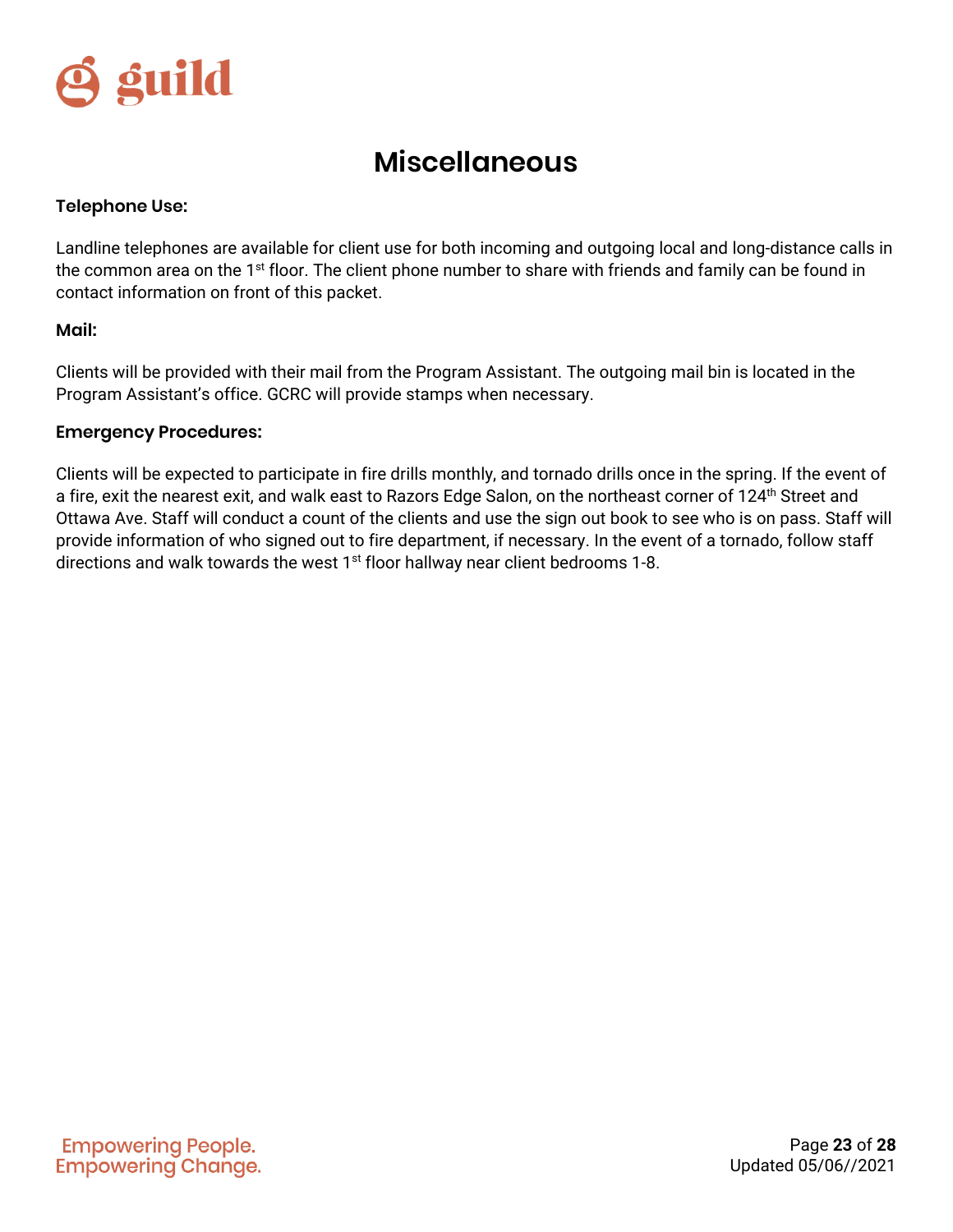

## **Recipient Rights**

#### <span id="page-23-0"></span>**STATEMENT OF POLICY:**

Guild has a fundamental responsibility to protect and promote the rights of the people served. Guild Incorporated intends that every individual's civil and religious liberties, including the right to independent personal decisions and knowledge of available choices be promoted. Through a Statement of Rights, Guild Incorporated declares its intent to protect the interests and well-being of each person served, consistent with the laws of the State of Minnesota. Each individual shall receive a Statement of Rights as part of his/her orientation to services and again on an annual basis.

All staff shall demonstrate knowledge of agency policy and procedures used to preserve and promote the human rights, dignity, health, and safety of individuals served. Staff shall encourage and assist individuals served in the fullest possible exercise of their rights. Any interested person, guardian or conservator can seek enforcement of these rights on behalf of the individual served.

Through this statement of rights, Guild declares its intent to protect the interests and well-being of each person served, consistent with the laws of the State of Minnesota. We cannot require you to waive any of these rights in order to live here. Any interested person, or one's guardian or conservator can seek enforcement on your behalf.

#### 1. Right to Courteous and Responsive Treatment:

You have the right to be treated with courtesy and respect for your individuality by Guild employees, and by any other person providing services in Guild. You also have the right to prompt and reasonable responses to your questions and requests.

2. Right to Refuse Care:

You have the right to refuse treatment. If you refuse treatment, medications, or dietary restrictions you will be informed of the likely impact of the refusal and this will be documented in your treatment chart. Your refusal of treatment may result in contract or you being discharged from the program. If you are incapable of understanding the consequences of the refusal, but has not been adjudicated incompetent, or when legal requirements limit the right to refuse treatment, the conditions and circumstances shall be fully documented in the file.

3. Right to Privacy:

You have the right to respectfulness and privacy as it relates to your individual program.

Case discussion, consultation, and treatment are confidential and shall be conducted discreetly. Here, staff will respect the privacy of your room by knocking on the door and seeking consent before entering, except in an emergency. You have the right to consideration of your individuality and cultural identity as it relates to your social, religious and psychological wellbeing. Photographs, other than for identification purposes, cannot be taken of you without your

**Empowering People. Empowering Change.** 

Page **24** of **28** Updated 05/06//2021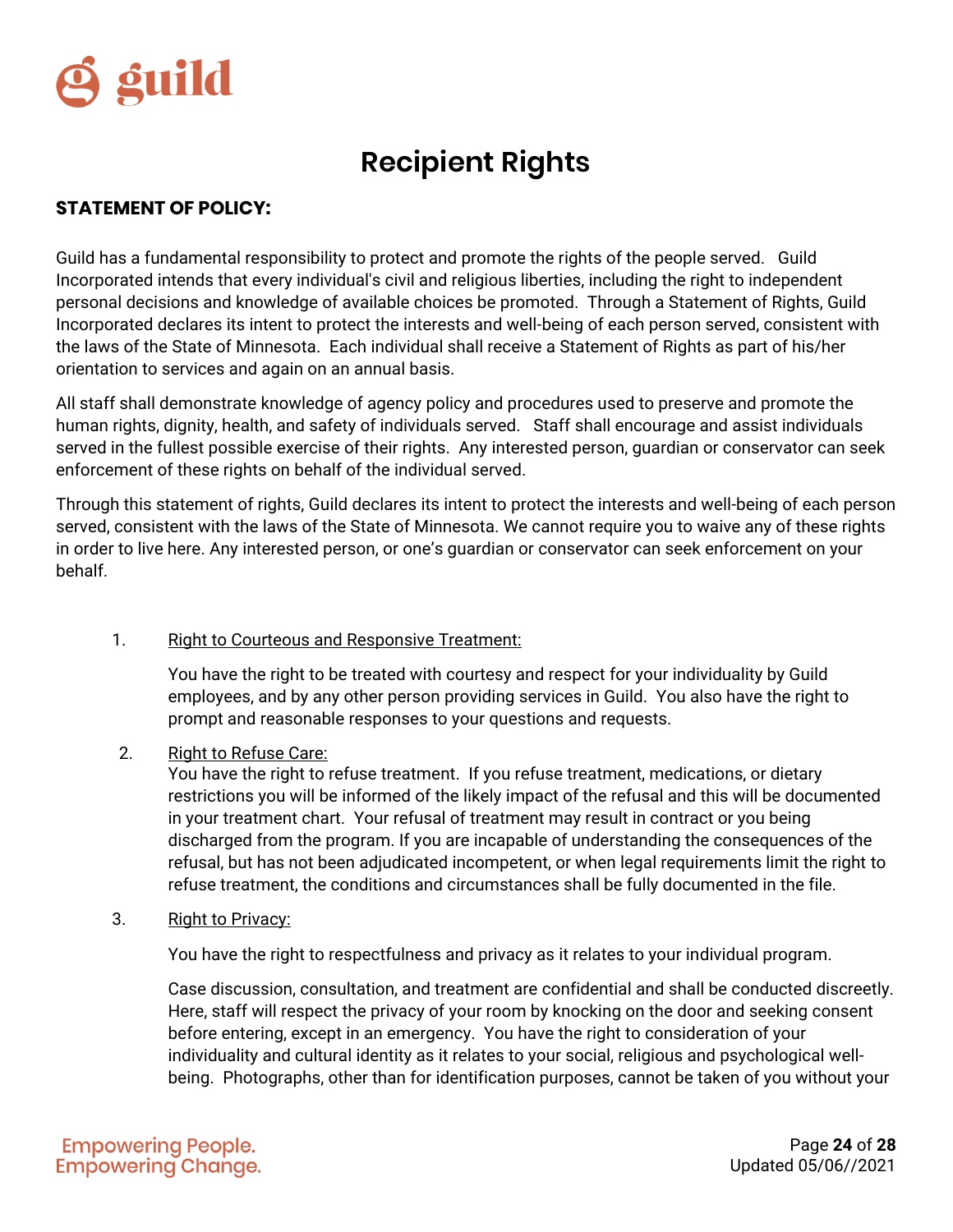

consent. In the case client consents to their photograph being taken for purposes beyond identification, consent must be documented in writing and be in client's file.

#### 4. Right to Communication Privacy:

Personal mail shall be sent without interference and received uncensored and unopened. You shall have access to a telephone 24/7 where you can make and receive calls (including longdistance), as well as speak privately. If you are expecting an important call during group time, direct the caller to the staff line. If necessary staff will take a message or allow you to take the call. Clients are allowed to have and use cell phones while residing at the program.

#### 5. Right to Visitors:

You are allowed to receive visitors at reasonable times. The right to receive visitors other than those specified may be subject to reasonable written visiting rules and hours established by the program. These rules must be reasonable, be written, and be available to recipients. Staff may impose limitations on visits to an individual if it is determined that the limitations are necessary for the welfare of the client and if the limitations and reasons are fully documented in the treatment plan.

You may meet with visitors and participate in commercial, religious, political, and/or community groups without interference, as long as the activities do not infringe on the privacy rights of other individuals served. This includes the right to join with others both within and outside Guild to work for improvements in mental health services.

You can receive visits at any time from your personal physician, religious advisor, and/or your attorney. Others can visit you consistent with the visitor's policy posted in each house. At the time you are admitted, you shall be given the opportunity to authorize disclosure of your presence in the program to callers or visitors who may seek to communicate with you.

If we do not know your whereabouts Director/staff may choose to file a missing persons report to the police before the mandated 24 hours.

#### 6. Right to Confidentiality of Records:

Information you give us about yourself is kept private. Only you and the staff at Guild who work with you will see it. If you want someone else (for example, another service provider or your family) to have this information, you must give written permission by signing a "Consent for Release of Information."

Times when this information can be shared without your written consent include:

- a) an emergency which threatens life or safety
- b) a court order
- c) a statute such as the Vulnerable Adults for Child Abuse Reporting law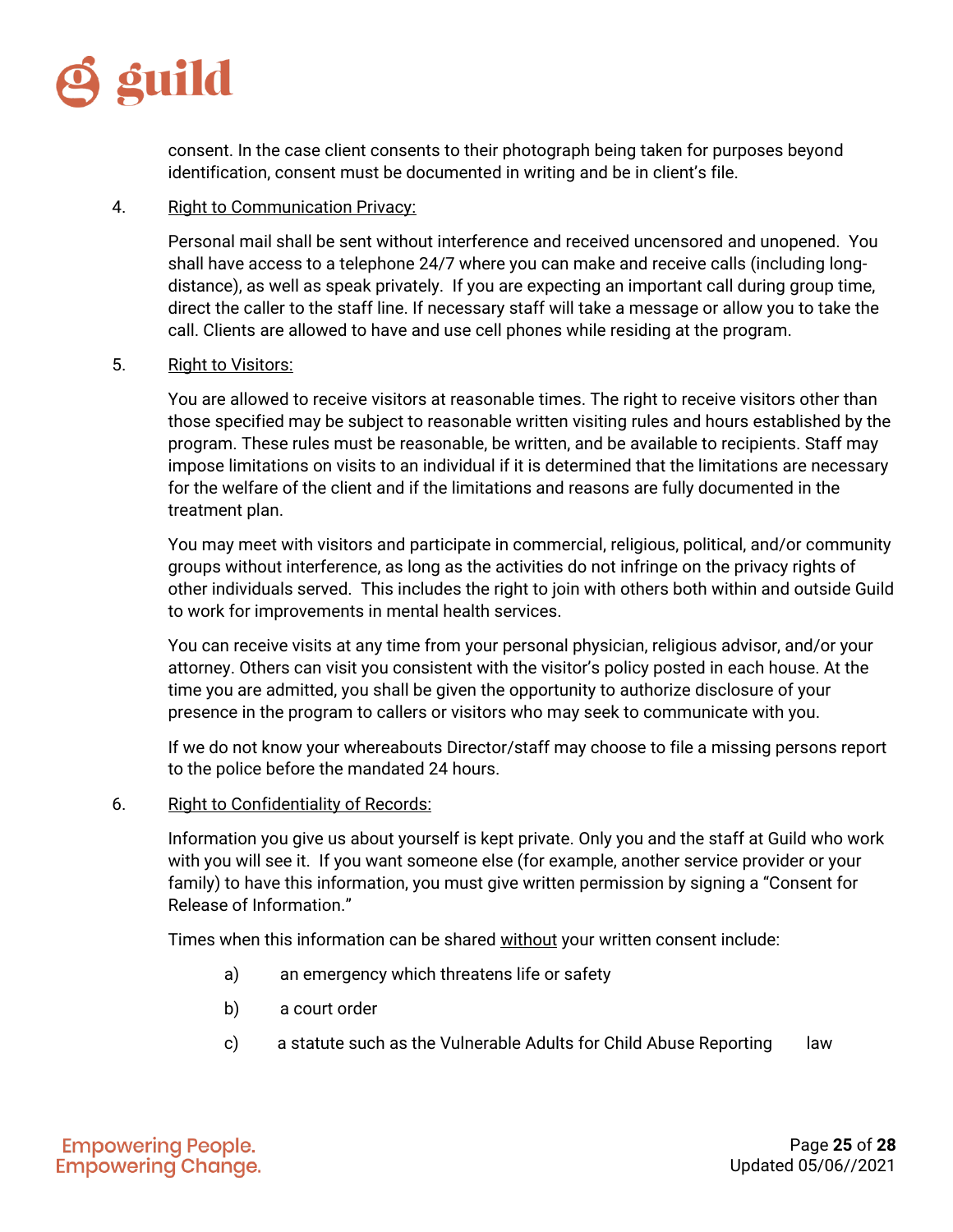

d) data collection, investigations, and/or inspections by regulatory and licensing agencies such as the State Department of Human Services, County Social Service Departments, and the Minnesota Department of Health.

You have the right to view your record during regular business hours in the presence of the Director or designated staff. We must respond within three business days. If you disagree with the accuracy and/or completeness of records about you, you can file an appeal with the President of Guild Incorporated. If the disagreement isn't settled to your satisfaction, you can, Director of Data Privacy for the State of Minnesota (296-6733).

#### 7. Right to Personal Property

You have the right to keep your personal clothing and possessions as space permits, unless to do so would infringe upon the rights of others, or would be in conflict with medical/ safety practices. Guild will provide a locked storage box for personal use in your room. Guild Incorporated is not responsible for any lost or stolen items.

#### 8. Right to Physician Appointments:

You have the right to contact your physician at any reasonable time.

9. Right to Freedom from Abuse and Restraint:

You shall be free from mental and physical abuse. "Abuse" means any act which constitutes assault, sexual exploitation, or criminal sexual conduct; or the intentional infliction of physical pain or injury; or any persistent source of conduct intended to produce mental or emotional distress. No person shall be physically or chemically restrained.In an emergency situation residents will be removed from the area and law enforcement will be summoned.

#### 10. Right to Compensation for Work:

You cannot be required to perform labor, other than that of shared housekeeping and kitchen chores, without being paid according to the state and federal labor laws, including minimum wage and minimum wage reduction provisions.

11. Right to Manage One's Own Personal Funds:

You have the right to manage your own finances. Staff will not supervise your personal funds or property.

12. Resident Council:

Individuals served have the right to organize and maintain a Resident Council through which they have an opportunity to express their feelings and thoughts about the program and to impact policies and procedures of the program. Minutes of each meeting are given to the Program Director.

13. Exiting Services: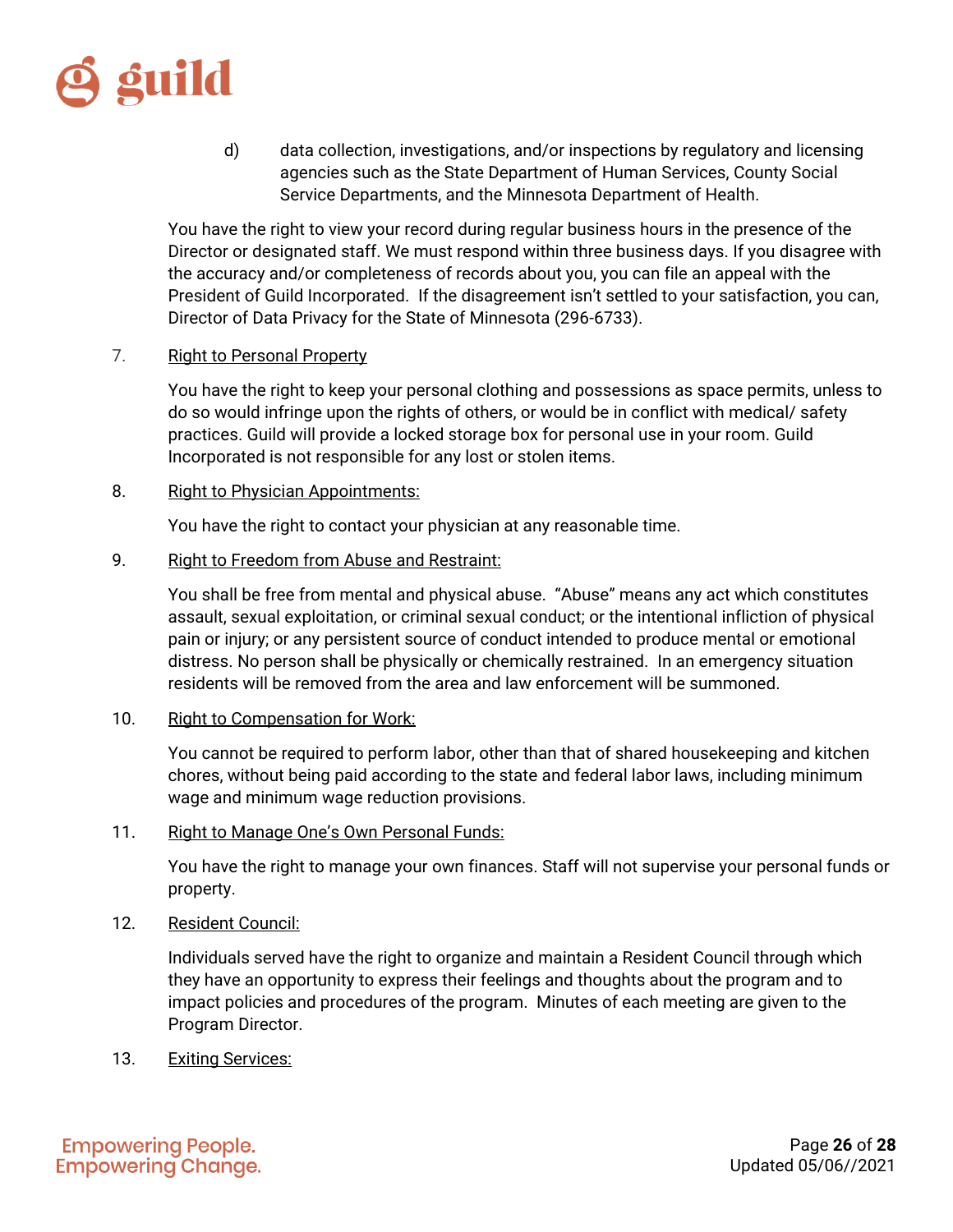

Individuals served will not be asked to leave Guild without a legitimate reason/plan. Ideally, you would exit services when a majority (at least 70%) of your treatment goals and objectives have been met. Your stay may be shortened in some situations such as a change in your medical or treatment needs, the safety of yourself or other residents, unwillingness to participate and engage in treatment activities, or non-payment of room and board fees.

#### 14. Room Transfers:

Guild makes every effort to accommodate new residents without disrupting room assignments. However, there may be times you would be asked to change rooms in order to accommodate participant needs. You will be given adequate notice and staff will assist.

#### 15. Right to Voice Grievance:

You are encouraged to learn about and exercise your rights both as a consumer and as an American citizen. If you have a complaint, or disagree with agency decisions or policies, we encourage you to speak directly about the issue with those involved. You can recommend changes in policy to the administration and staff here, without fear of restraint, interference, discrimination, or threat of eviction.

Guild does not discriminate because of race, religion, national origin, sex, marital status, color, sexual preference, creed, disability, or statute with regard to public assistance. We also do not discrimination based on age, although this program is for those over 18 years of age. If you feel you have been discriminated against for these reasons**,** you can file a complaint with the Department of Human Rights, (651/296-5663), 240 Bremer Building, 7th and Robert Streets, St. Paul, MN 55101.

If you perceive your rights as being threatened or violated, or if you feel you have been unfairly denied or excluded from services, or haven't been given your choice of service, we have a grievance procedure which is posted on the bulletin board in each house, and/or you are welcome to contact the following:

| Licensing Division of MN Dept. of Human Services651/296-3971 |  |
|--------------------------------------------------------------|--|
| Lay Advocates Network of the Mental Health Assn612/331-6840  |  |
|                                                              |  |

Guild ensures every individual's civil and religious liberties, including the right to independent personal decisions and knowledge of available choices be promoted, and, we encourage and will assist you in the fullest possible exercise of these rights, consistent with the laws of the State of Minnesota.